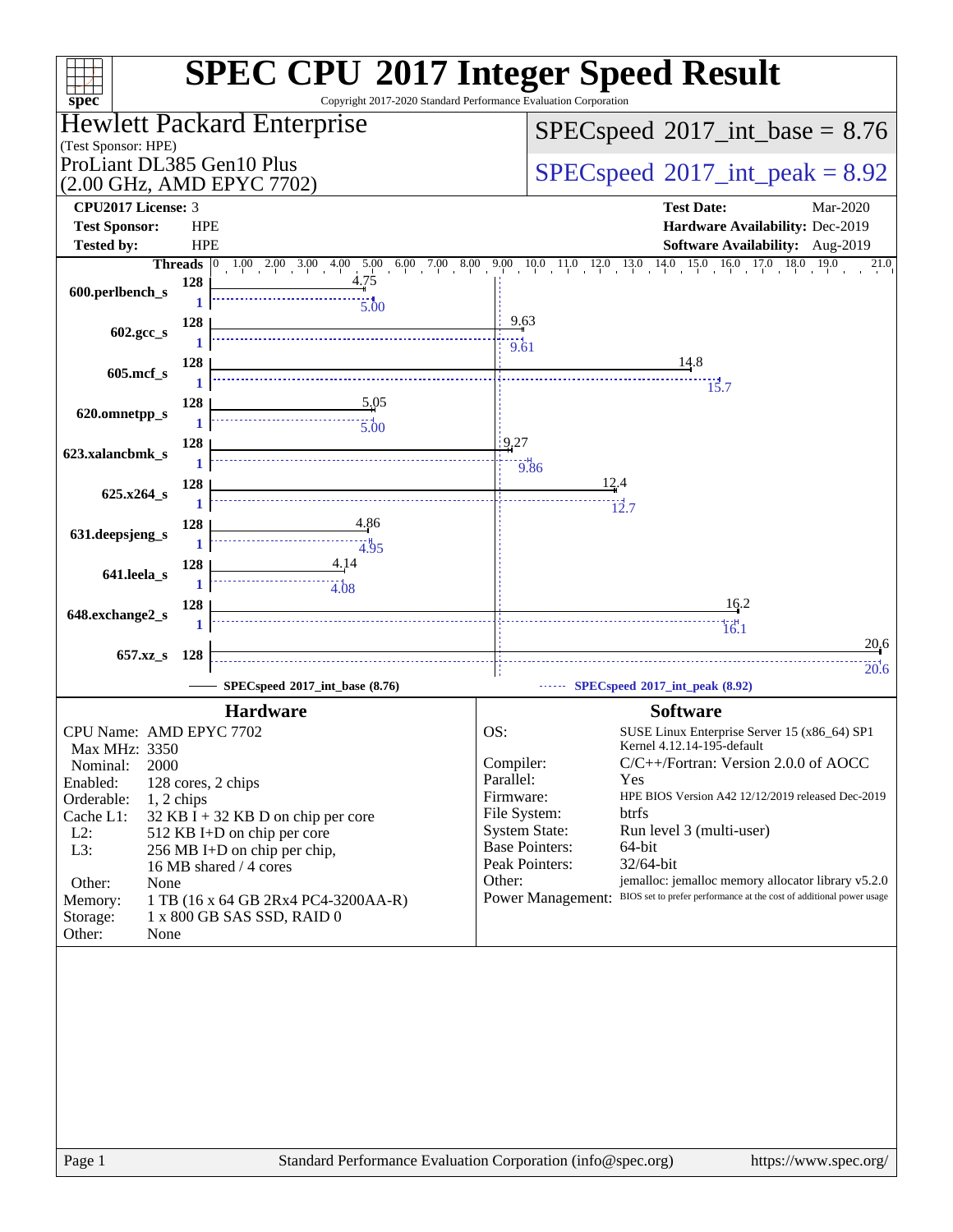

Copyright 2017-2020 Standard Performance Evaluation Corporation

## Hewlett Packard Enterprise

#### (Test Sponsor: HPE)

(2.00 GHz, AMD EPYC 7702)

 $SPECspeed^{\circ}2017\_int\_base = 8.76$  $SPECspeed^{\circ}2017\_int\_base = 8.76$ 

ProLiant DL385 Gen10 Plus  $SPEC speed@2017$ \_int\_peak = 8.92

**[CPU2017 License:](http://www.spec.org/auto/cpu2017/Docs/result-fields.html#CPU2017License)** 3 **[Test Date:](http://www.spec.org/auto/cpu2017/Docs/result-fields.html#TestDate)** Mar-2020 **[Test Sponsor:](http://www.spec.org/auto/cpu2017/Docs/result-fields.html#TestSponsor)** HPE **[Hardware Availability:](http://www.spec.org/auto/cpu2017/Docs/result-fields.html#HardwareAvailability)** Dec-2019 **[Tested by:](http://www.spec.org/auto/cpu2017/Docs/result-fields.html#Testedby)** HPE **[Software Availability:](http://www.spec.org/auto/cpu2017/Docs/result-fields.html#SoftwareAvailability)** Aug-2019

## **[Results Table](http://www.spec.org/auto/cpu2017/Docs/result-fields.html#ResultsTable)**

|                                     | <b>Base</b>    |                |       |                |       | <b>Peak</b>    |       |                |                |              |                |              |                |              |
|-------------------------------------|----------------|----------------|-------|----------------|-------|----------------|-------|----------------|----------------|--------------|----------------|--------------|----------------|--------------|
| <b>Benchmark</b>                    | <b>Threads</b> | <b>Seconds</b> | Ratio | <b>Seconds</b> | Ratio | <b>Seconds</b> | Ratio | <b>Threads</b> | <b>Seconds</b> | <b>Ratio</b> | <b>Seconds</b> | <b>Ratio</b> | <b>Seconds</b> | <b>Ratio</b> |
| $600.$ perlbench $\mathsf{S}$       | 128            | 374            | 4.75  | 372            | 4.77  | 377            | 4.71  |                | 353            | 5.03         | 355            | 5.00         | 355            | 5.00         |
| $602.\text{gcc}\_\text{s}$          | 128            | 413            | 9.63  | 415            | 9.60  | 413            | 9.64  |                | 414            | 9.62         | 415            | 9.60         | 414            | 9.61         |
| $605$ .mcf s                        | 128            | 319            | 14.8  | 319            | 14.8  | 319            | 14.8  |                | 301            | 15.7         | 301            | 15.7         | 301            | 15.7         |
| 620.omnetpp_s                       | 128            | 323            | 5.06  | 328            | 4.97  | 323            | 5.05  |                | 326            | 5.00         | 326            | 5.01         | 326            | 5.00         |
| 623.xalancbmk s                     | 128            | 152            | 9.30  | 155            | 9.16  | 153            | 9.27  |                | 145            | 9.78         | 144            | 9.87         | 144            | 9.86         |
| 625.x264 s                          | 128            | 141            | 12.5  | 142            | 12.4  | 142            | 12.4  |                | 139            | 12.7         | 139            | 12.7         | 139            | 12.7         |
| 631.deepsjeng_s                     | 128            | 295            | 4.86  | 294            | 4.87  | 297            | 4.83  |                | 293            | 4.90         | 289            | 4.95         | 289            | 4.95         |
| 641.leela s                         | 128            | 412            | 4.14  | 412            | 4.14  | 412            | 4.14  |                | 418            | 4.09         | 418            | 4.08         | 418            | 4.08         |
| 648.exchange2 s                     | 128            | 181            | 16.2  | 181            | 16.3  | 181            | 16.2  |                | 186            | 15.8         | 181            | 16.2         | 182            | <b>16.1</b>  |
| $657.xz$ <sub>S</sub>               | 128            | 300            | 20.6  | <b>300</b>     | 20.6  | 300            | 20.6  | 128            | 300            | 20.6         | 300            | 20.6         | 300            | 20.6         |
| $SPECspeed*2017$ int base =<br>8.76 |                |                |       |                |       |                |       |                |                |              |                |              |                |              |

**[SPECspeed](http://www.spec.org/auto/cpu2017/Docs/result-fields.html#SPECspeed2017intpeak)[2017\\_int\\_peak =](http://www.spec.org/auto/cpu2017/Docs/result-fields.html#SPECspeed2017intpeak) 8.92**

Results appear in the [order in which they were run.](http://www.spec.org/auto/cpu2017/Docs/result-fields.html#RunOrder) Bold underlined text [indicates a median measurement](http://www.spec.org/auto/cpu2017/Docs/result-fields.html#Median).

## **[Compiler Notes](http://www.spec.org/auto/cpu2017/Docs/result-fields.html#CompilerNotes)**

The AMD64 AOCC Compiler Suite is available at <http://developer.amd.com/amd-aocc/>

### **[Submit Notes](http://www.spec.org/auto/cpu2017/Docs/result-fields.html#SubmitNotes)**

The config file option 'submit' was used. 'numactl' was used to bind copies to the cores. See the configuration file for details.

## **[Operating System Notes](http://www.spec.org/auto/cpu2017/Docs/result-fields.html#OperatingSystemNotes)**

'ulimit -s unlimited' was used to set environment stack size 'ulimit -l 2097152' was used to set environment locked pages in memory limit

runcpu command invoked through numactl i.e.: numactl --interleave=all runcpu <etc>

Set dirty\_ratio=8 to limit dirty cache to 8% of memory Set swappiness=1 to swap only if necessary Set zone\_reclaim\_mode=1 to free local node memory and avoid remote memory sync then drop\_caches=3 to reset caches before invoking runcpu

dirty ratio, swappiness, zone reclaim mode and drop caches were all set using privileged echo (e.g. echo 1 > /proc/sys/vm/swappiness).

Transparent huge pages set to 'always' for this run (OS default)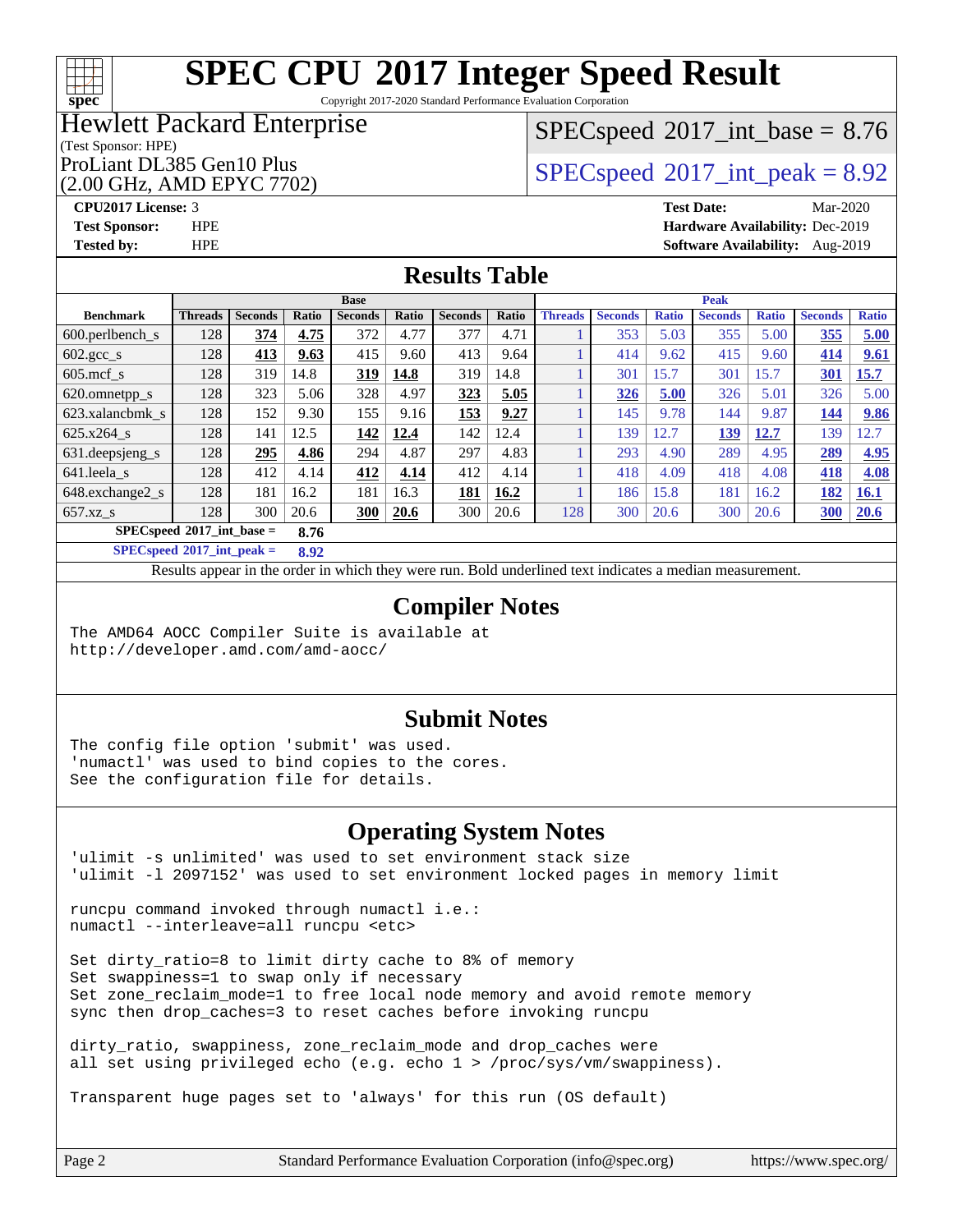

Copyright 2017-2020 Standard Performance Evaluation Corporation

(Test Sponsor: HPE)<br>ProLiant DL385 Gen10 Plus Hewlett Packard Enterprise (2.00 GHz, AMD EPYC 7702)

 $SPEC speed$ <sup>®</sup> $2017$ \_int\_base = 8.76

 $SPECspeed*2017\_int\_peak = 8.92$  $SPECspeed*2017\_int\_peak = 8.92$ 

**[CPU2017 License:](http://www.spec.org/auto/cpu2017/Docs/result-fields.html#CPU2017License)** 3 **[Test Date:](http://www.spec.org/auto/cpu2017/Docs/result-fields.html#TestDate)** Mar-2020 **[Test Sponsor:](http://www.spec.org/auto/cpu2017/Docs/result-fields.html#TestSponsor)** HPE **[Hardware Availability:](http://www.spec.org/auto/cpu2017/Docs/result-fields.html#HardwareAvailability)** Dec-2019 **[Tested by:](http://www.spec.org/auto/cpu2017/Docs/result-fields.html#Testedby)** HPE **[Software Availability:](http://www.spec.org/auto/cpu2017/Docs/result-fields.html#SoftwareAvailability)** Aug-2019

## **[Environment Variables Notes](http://www.spec.org/auto/cpu2017/Docs/result-fields.html#EnvironmentVariablesNotes)**

| Environment variables set by runcpu before the start of the run:<br>GOMP_CPU_AFFINITY = $"0-127"$<br>LD_LIBRARY_PATH =<br>"/home/cpu2017-bbn/amd_speed_aocc200_rome_C_lib/64;/home/cpu2017-bbn/amd<br>_speed_aocc200_rome_C_lib/32:"<br>MALLOC_CONF = "retain:true"<br>OMP_DYNAMIC = "false"<br>OMP_SCHEDULE = "static"<br>OMP STACKSIZE = "128M"<br>OMP_THREAD_LIMIT = "128" |
|-------------------------------------------------------------------------------------------------------------------------------------------------------------------------------------------------------------------------------------------------------------------------------------------------------------------------------------------------------------------------------|
| Environment variables set by runcpu during the 600.perlbench_s peak run:<br>GOMP CPU AFFINITY = "0"                                                                                                                                                                                                                                                                           |
| Environment variables set by runcpu during the 602.gcc_s peak run:<br>GOMP CPU AFFINITY = "0"                                                                                                                                                                                                                                                                                 |
| Environment variables set by runcpu during the 605.mcf_s peak run:<br>GOMP CPU AFFINITY = "0"                                                                                                                                                                                                                                                                                 |
| Environment variables set by runcpu during the 620.omnetpp_s peak run:<br>GOMP_CPU_AFFINITY = "0"                                                                                                                                                                                                                                                                             |
| Environment variables set by runcpu during the 623.xalancbmk_s peak run:<br>GOMP_CPU_AFFINITY = "0"<br>$OMP\_STACKSIZE = "128M"$                                                                                                                                                                                                                                              |
| Environment variables set by runcpu during the 625.x264_s peak run:<br>GOMP CPU AFFINITY = "0"                                                                                                                                                                                                                                                                                |
| Environment variables set by runcpu during the 631.deepsjeng_s peak run:<br>GOMP CPU AFFINITY = "0"                                                                                                                                                                                                                                                                           |
| Environment variables set by runcpu during the 641.leela_s peak run:<br>GOMP CPU AFFINITY = "0"                                                                                                                                                                                                                                                                               |
| Environment variables set by runcpu during the 648. exchange2_s peak run:<br>GOMP CPU AFFINITY = "0"                                                                                                                                                                                                                                                                          |
| Environment variables set by runcpu during the 657.xz_s peak run:<br>GOMP_CPU_AFFINITY = $"0-127"$                                                                                                                                                                                                                                                                            |
|                                                                                                                                                                                                                                                                                                                                                                               |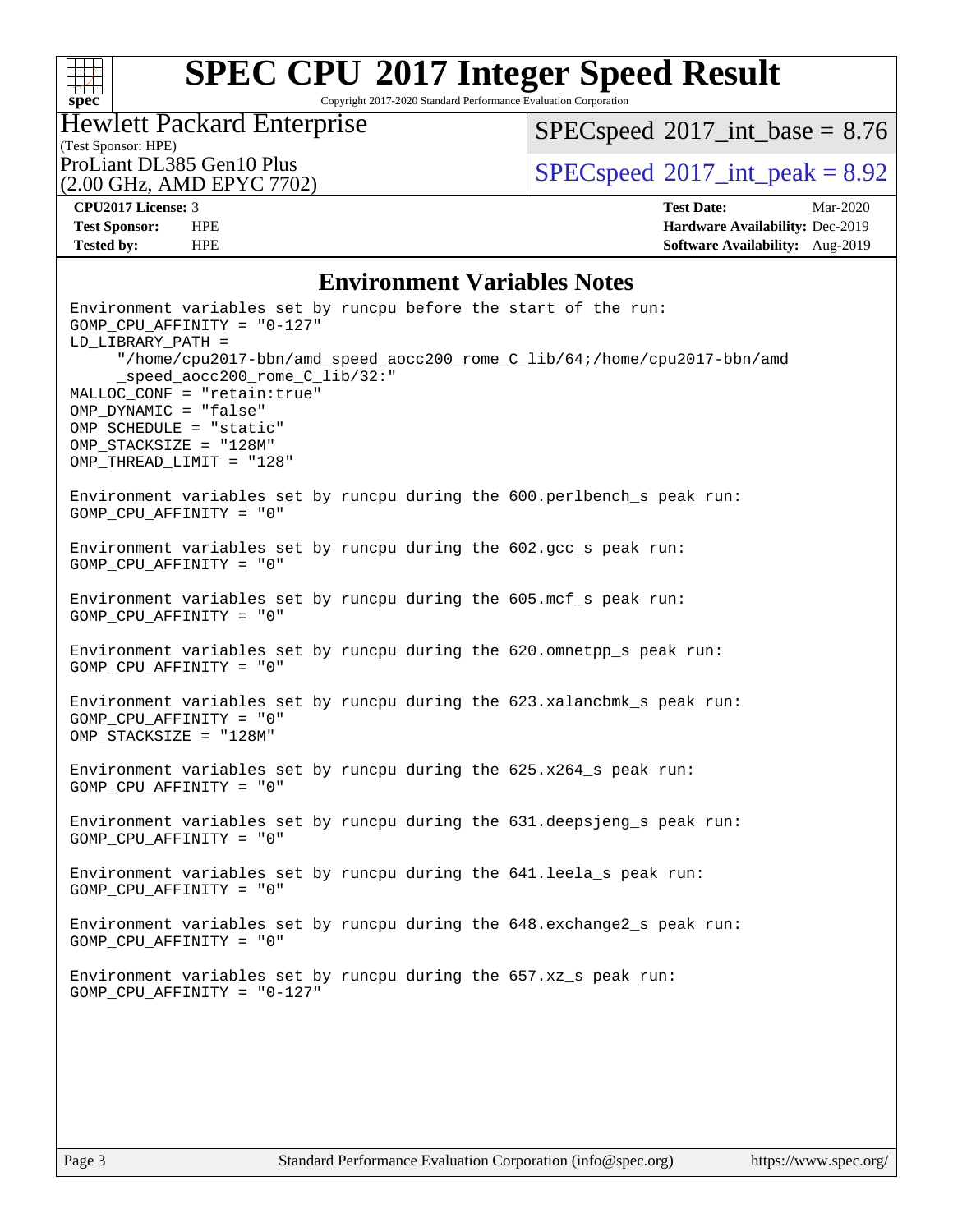## $\pm \frac{1}{L}$ **[spec](http://www.spec.org/)**

# **[SPEC CPU](http://www.spec.org/auto/cpu2017/Docs/result-fields.html#SPECCPU2017IntegerSpeedResult)[2017 Integer Speed Result](http://www.spec.org/auto/cpu2017/Docs/result-fields.html#SPECCPU2017IntegerSpeedResult)**

Copyright 2017-2020 Standard Performance Evaluation Corporation

#### (Test Sponsor: HPE) Hewlett Packard Enterprise

 $SPECspeed^{\circledcirc}2017\_int\_base = 8.76$  $SPECspeed^{\circledcirc}2017\_int\_base = 8.76$ 

(2.00 GHz, AMD EPYC 7702)

ProLiant DL385 Gen10 Plus  $SPEC speed@2017$ \_int\_peak = 8.92

**[CPU2017 License:](http://www.spec.org/auto/cpu2017/Docs/result-fields.html#CPU2017License)** 3 **[Test Date:](http://www.spec.org/auto/cpu2017/Docs/result-fields.html#TestDate)** Mar-2020 **[Test Sponsor:](http://www.spec.org/auto/cpu2017/Docs/result-fields.html#TestSponsor)** HPE **[Hardware Availability:](http://www.spec.org/auto/cpu2017/Docs/result-fields.html#HardwareAvailability)** Dec-2019 **[Tested by:](http://www.spec.org/auto/cpu2017/Docs/result-fields.html#Testedby)** HPE **[Software Availability:](http://www.spec.org/auto/cpu2017/Docs/result-fields.html#SoftwareAvailability)** Aug-2019

## **[General Notes](http://www.spec.org/auto/cpu2017/Docs/result-fields.html#GeneralNotes)**

Binaries were compiled on a system with 2x AMD EPYC 7601 CPU + 512GB Memory using Fedora 26

NA: The test sponsor attests, as of date of publication, that CVE-2017-5754 (Meltdown) is mitigated in the system as tested and documented. Yes: The test sponsor attests, as of date of publication, that CVE-2017-5753 (Spectre variant 1) is mitigated in the system as tested and documented. Yes: The test sponsor attests, as of date of publication, that CVE-2017-5715 (Spectre variant 2) is mitigated in the system as tested and documented.

jemalloc: configured and built with GCC v9.1.0 in Ubuntu 19.04 with -O3 -znver2 -flto jemalloc 5.2.0 is available here: <https://github.com/jemalloc/jemalloc/releases/download/5.2.0/jemalloc-5.2.0.tar.bz2>

## **[Platform Notes](http://www.spec.org/auto/cpu2017/Docs/result-fields.html#PlatformNotes)**

BIOS Configuration Thermal Configuration set to Maximum Cooling SMT Mode set to Disabled Determinism Control set to Manual Performance Determinism set to Power Deterministic Minimum Processor Idle Power Core C-State set to C6 State Memory Patrol Scrubbing set to Disabled Workload Profile set to General Peak Frequency Compute NUMA memory domains per socket set to Four memory domains per socket C-State Efficiency mode set to Disabled

 Sysinfo program /home/cpu2017-bbn/bin/sysinfo Rev: r6365 of 2019-08-21 295195f888a3d7edb1e6e46a485a0011 running on linux-30t0 Thu Feb 14 19:52:20 2019

 SUT (System Under Test) info as seen by some common utilities. For more information on this section, see <https://www.spec.org/cpu2017/Docs/config.html#sysinfo>

 From /proc/cpuinfo model name : AMD EPYC 7702 64-Core Processor 2 "physical id"s (chips) 128 "processors" cores, siblings (Caution: counting these is hw and system dependent. The following excerpts from /proc/cpuinfo might not be reliable. Use with caution.) cpu cores : 64 siblings : 64 physical 0: cores 0 1 2 3 4 5 6 7 8 9 10 11 12 13 14 15 16 17 18 19 20 21 22 23 24 25 26 27 28 29 30 31 32 33 34 35 36 37 38 39 40 41 42 43 44 45 46 47 48 49 50 51 52

**(Continued on next page)**

| Page 4 | Standard Performance Evaluation Corporation (info@spec.org) | https://www.spec.org/ |
|--------|-------------------------------------------------------------|-----------------------|
|--------|-------------------------------------------------------------|-----------------------|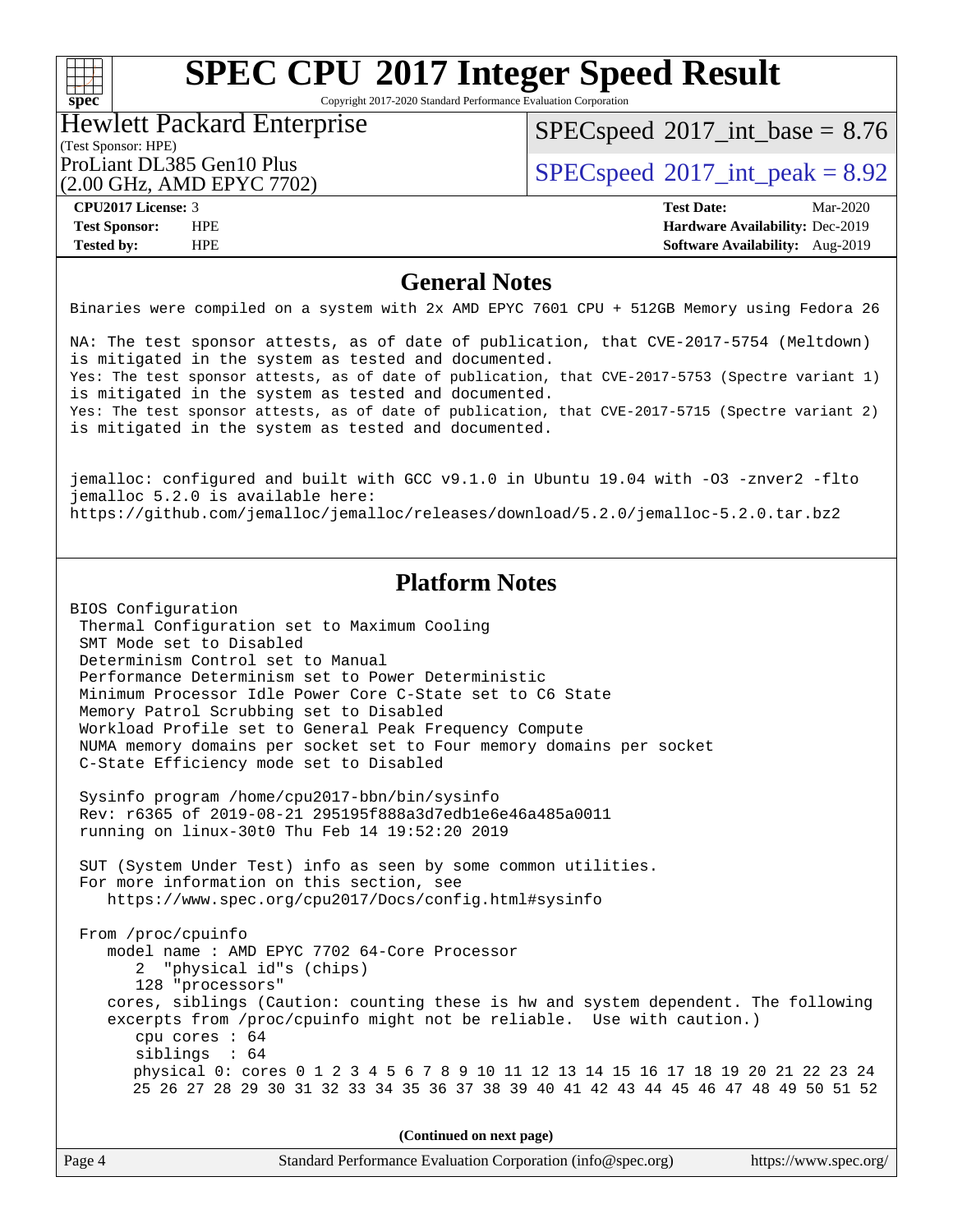

Copyright 2017-2020 Standard Performance Evaluation Corporation

Hewlett Packard Enterprise

 $SPECspeed^{\circ}2017\_int\_base = 8.76$  $SPECspeed^{\circ}2017\_int\_base = 8.76$ 

(Test Sponsor: HPE)

(2.00 GHz, AMD EPYC 7702)

ProLiant DL385 Gen10 Plus  $SPEC speed@2017$ \_int\_peak = 8.92

**[CPU2017 License:](http://www.spec.org/auto/cpu2017/Docs/result-fields.html#CPU2017License)** 3 **[Test Date:](http://www.spec.org/auto/cpu2017/Docs/result-fields.html#TestDate)** Mar-2020 **[Test Sponsor:](http://www.spec.org/auto/cpu2017/Docs/result-fields.html#TestSponsor)** HPE **[Hardware Availability:](http://www.spec.org/auto/cpu2017/Docs/result-fields.html#HardwareAvailability)** Dec-2019 **[Tested by:](http://www.spec.org/auto/cpu2017/Docs/result-fields.html#Testedby)** HPE **[Software Availability:](http://www.spec.org/auto/cpu2017/Docs/result-fields.html#SoftwareAvailability)** Aug-2019

## **[Platform Notes \(Continued\)](http://www.spec.org/auto/cpu2017/Docs/result-fields.html#PlatformNotes)**

 53 54 55 56 57 58 59 60 61 62 63 physical 1: cores 0 1 2 3 4 5 6 7 8 9 10 11 12 13 14 15 16 17 18 19 20 21 22 23 24 25 26 27 28 29 30 31 32 33 34 35 36 37 38 39 40 41 42 43 44 45 46 47 48 49 50 51 52 53 54 55 56 57 58 59 60 61 62 63 From lscpu: Architecture: x86\_64<br>CPU op-mode(s): 32-bit, 64-bit CPU op-mode $(s):$ Byte Order: Little Endian

| Address sizes:               | 48 bits physical, 48 bits virtual                                                    |
|------------------------------|--------------------------------------------------------------------------------------|
| CPU(s):                      | 128                                                                                  |
| On-line CPU(s) list: $0-127$ |                                                                                      |
| Thread( $s$ ) per core:      | $\mathbf{1}$                                                                         |
| $Core(s)$ per socket:        | 64                                                                                   |
| Socket(s):                   | 2                                                                                    |
| NUMA $node(s):$              | 8                                                                                    |
| Vendor ID:                   | AuthenticAMD                                                                         |
| CPU family:                  | 23                                                                                   |
| Model:                       | 49                                                                                   |
| Model name:                  | AMD EPYC 7702 64-Core Processor                                                      |
| Stepping:                    | $\Omega$                                                                             |
| CPU MHz:                     | 2000.000                                                                             |
| CPU max MHz:                 | 2000.0000                                                                            |
| CPU min MHz:                 | 1500.0000                                                                            |
| BogoMIPS:                    | 3992.32                                                                              |
| Virtualization:              | $AMD-V$                                                                              |
| L1d cache:                   | 32K                                                                                  |
| Lli cache:                   | 32K                                                                                  |
| $L2$ cache:                  | 512K                                                                                 |
| L3 cache:                    | 16384K                                                                               |
| NUMA node0 CPU(s):           | $0 - 15$                                                                             |
| NUMA nodel CPU(s):           | $16 - 31$                                                                            |
| NUMA $node2$ $CPU(s)$ :      | $32 - 47$                                                                            |
| NUMA node3 CPU(s):           | $48 - 63$                                                                            |
| NUMA node4 CPU(s):           | 64-79                                                                                |
| NUMA node5 $CPU(s):$         | $80 - 95$                                                                            |
| NUMA node6 $CPU(s):$         | $96 - 111$                                                                           |
| NUMA node7 CPU(s):           | $112 - 127$                                                                          |
| Flagg:                       | fpu vme de pse tsc msr pae mce cx8 apic sep mtrr pge mca cmov                        |
|                              | pat pse36 clflush mmx fxsr sse sse2 ht syscall nx mmxext fxsr_opt pdpe1gb rdtscp lm  |
|                              | constant tsc rep good nopl xtopology nonstop tsc cpuid extd apicid aperfmperf pni    |
|                              | pclmulqdq monitor ssse3 fma cx16 sse4_1 sse4_2 movbe popcnt aes xsave avx f16c       |
|                              | rdrand lahf_lm cmp_legacy svm extapic cr8_legacy abm sse4a misalignsse 3dnowprefetch |
|                              | osvw ibs skinit wdt tce topoext perfctr_core perfctr_nb bpext perfctr_12 mwaitx cpb  |
|                              | cat 13 cdp 13 hw pstate ssbd ibrs ibpb stibp vmmcall fsgsbase bmil avx2 smep bmi2    |

**(Continued on next page)**

 cqm rdt\_a rdseed adx smap clflushopt clwb sha\_ni xsaveopt xsavec xgetbv1 xsaves cqm\_llc cqm\_occup\_llc cqm\_mbm\_total cqm\_mbm\_local clzero irperf xsaveerptr arat npt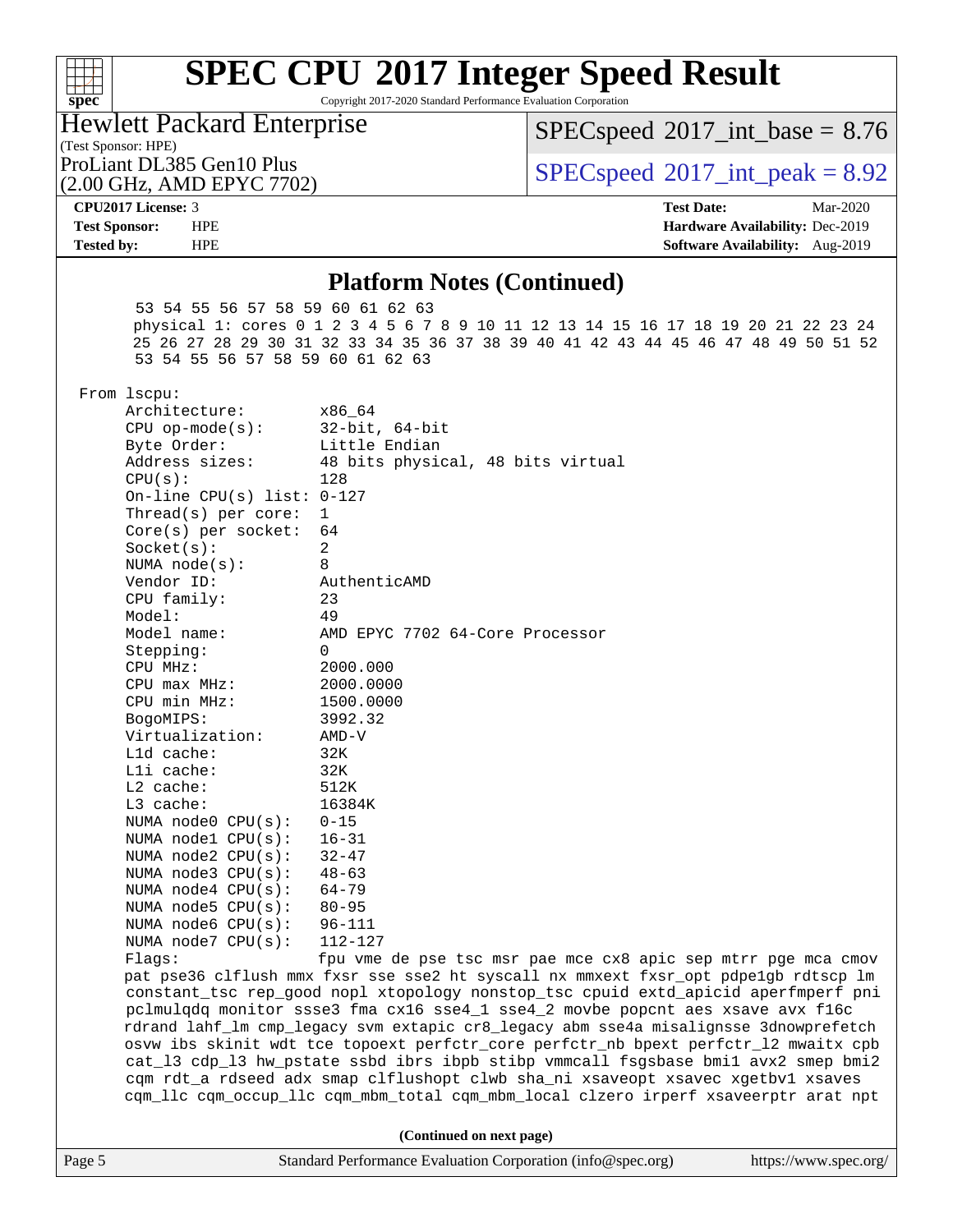

Copyright 2017-2020 Standard Performance Evaluation Corporation

(Test Sponsor: HPE) Hewlett Packard Enterprise

(2.00 GHz, AMD EPYC 7702)

 $SPECspeed^{\circ}2017\_int\_base = 8.76$  $SPECspeed^{\circ}2017\_int\_base = 8.76$ 

ProLiant DL385 Gen10 Plus  $SPEC speed@2017$ \_int\_peak = 8.92

**[CPU2017 License:](http://www.spec.org/auto/cpu2017/Docs/result-fields.html#CPU2017License)** 3 **[Test Date:](http://www.spec.org/auto/cpu2017/Docs/result-fields.html#TestDate)** Mar-2020 **[Test Sponsor:](http://www.spec.org/auto/cpu2017/Docs/result-fields.html#TestSponsor)** HPE **[Hardware Availability:](http://www.spec.org/auto/cpu2017/Docs/result-fields.html#HardwareAvailability)** Dec-2019 **[Tested by:](http://www.spec.org/auto/cpu2017/Docs/result-fields.html#Testedby)** HPE **[Software Availability:](http://www.spec.org/auto/cpu2017/Docs/result-fields.html#SoftwareAvailability)** Aug-2019

### **[Platform Notes \(Continued\)](http://www.spec.org/auto/cpu2017/Docs/result-fields.html#PlatformNotes)**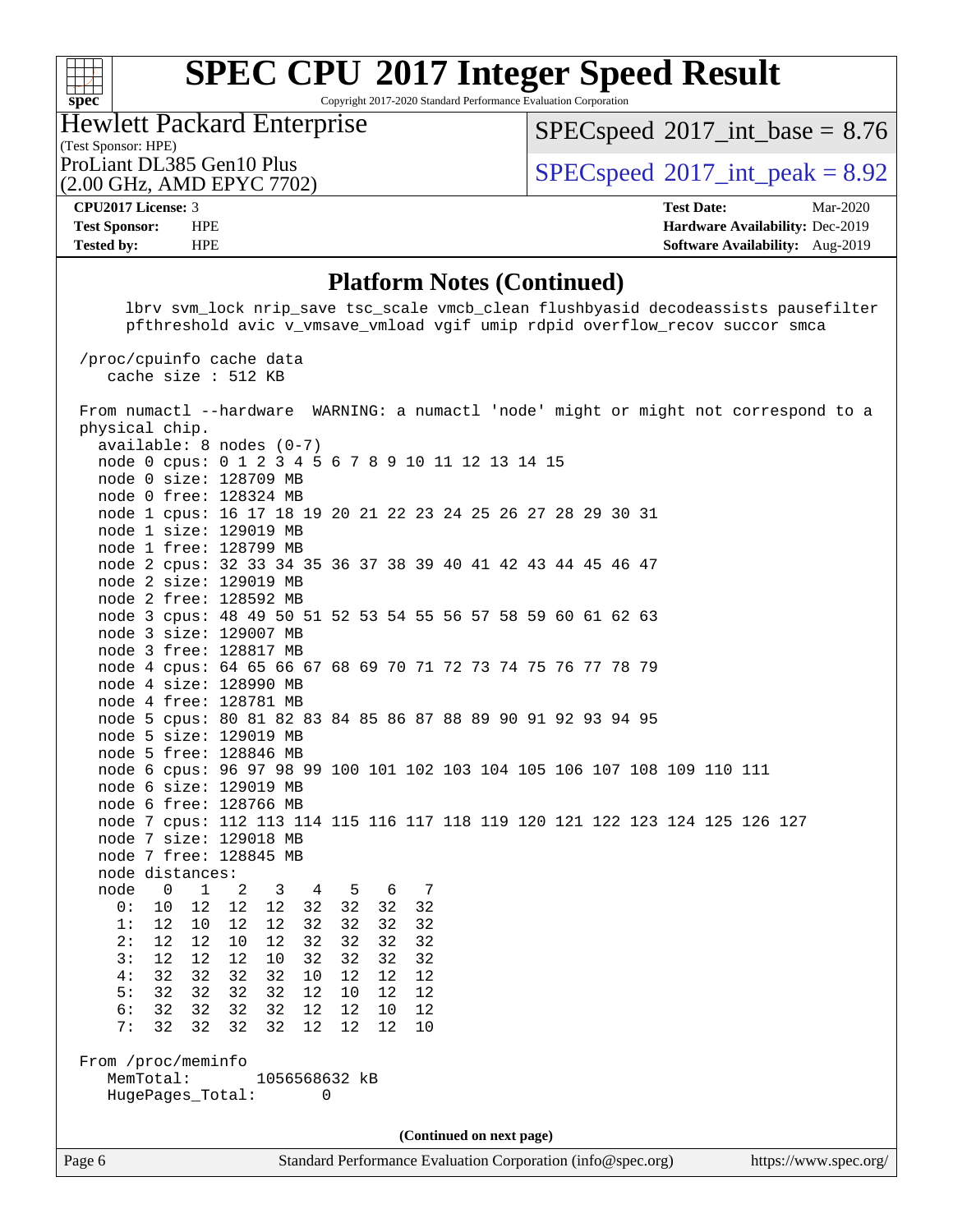Copyright 2017-2020 Standard Performance Evaluation Corporation

## (Test Sponsor: HPE) Hewlett Packard Enterprise (2.00 GHz, AMD EPYC 7702)

 $SPECspeed^{\circ}2017\_int\_base = 8.76$  $SPECspeed^{\circ}2017\_int\_base = 8.76$ 

ProLiant DL385 Gen10 Plus  $SPEC speed@2017$ \_int\_peak = 8.92

**[spec](http://www.spec.org/)**

 $+\ +$ 

**[CPU2017 License:](http://www.spec.org/auto/cpu2017/Docs/result-fields.html#CPU2017License)** 3 **[Test Date:](http://www.spec.org/auto/cpu2017/Docs/result-fields.html#TestDate)** Mar-2020 **[Test Sponsor:](http://www.spec.org/auto/cpu2017/Docs/result-fields.html#TestSponsor)** HPE **[Hardware Availability:](http://www.spec.org/auto/cpu2017/Docs/result-fields.html#HardwareAvailability)** Dec-2019 **[Tested by:](http://www.spec.org/auto/cpu2017/Docs/result-fields.html#Testedby)** HPE **[Software Availability:](http://www.spec.org/auto/cpu2017/Docs/result-fields.html#SoftwareAvailability)** Aug-2019

## **[Platform Notes \(Continued\)](http://www.spec.org/auto/cpu2017/Docs/result-fields.html#PlatformNotes)**

Page 7 Standard Performance Evaluation Corporation [\(info@spec.org\)](mailto:info@spec.org) <https://www.spec.org/> Hugepagesize: 2048 kB From /etc/\*release\* /etc/\*version\* os-release: NAME="SLES" VERSION="15-SP1" VERSION\_ID="15.1" PRETTY\_NAME="SUSE Linux Enterprise Server 15 SP1" ID="sles" ID\_LIKE="suse" ANSI\_COLOR="0;32" CPE\_NAME="cpe:/o:suse:sles:15:sp1" uname -a: Linux linux-30t0 4.12.14-195-default #1 SMP Tue May 7 10:55:11 UTC 2019 (8fba516) x86\_64 x86\_64 x86\_64 GNU/Linux Kernel self-reported vulnerability status: CVE-2018-3620 (L1 Terminal Fault): Not affected<br>Microarchitectural Data Sampling: Not affected Microarchitectural Data Sampling: CVE-2017-5754 (Meltdown): Not affected CVE-2018-3639 (Speculative Store Bypass): Mitigation: Speculative Store Bypass disabled via prctl and seccomp CVE-2017-5753 (Spectre variant 1): Mitigation: \_\_user pointer sanitization CVE-2017-5715 (Spectre variant 2): Mitigation: Full AMD retpoline, IBPB: conditional, IBRS\_FW, STIBP: disabled, RSB filling run-level 3 Feb 14 19:51 SPEC is set to: /home/cpu2017-bbn Filesystem Type Size Used Avail Use% Mounted on /dev/sdc2 btrfs 743G 26G 717G 4% /home From /sys/devices/virtual/dmi/id BIOS: HPE A42 12/12/2019 Vendor: HPE Product: ProLiant DL385 Gen10 Plus Product Family: ProLiant Serial: CN79340HC5 Additional information from dmidecode follows. WARNING: Use caution when you interpret this section. The 'dmidecode' program reads system data which is "intended to allow hardware to be accurately determined", but the intent may not be met, as there are frequent changes to hardware, firmware, and the "DMTF SMBIOS" standard. Memory: **(Continued on next page)**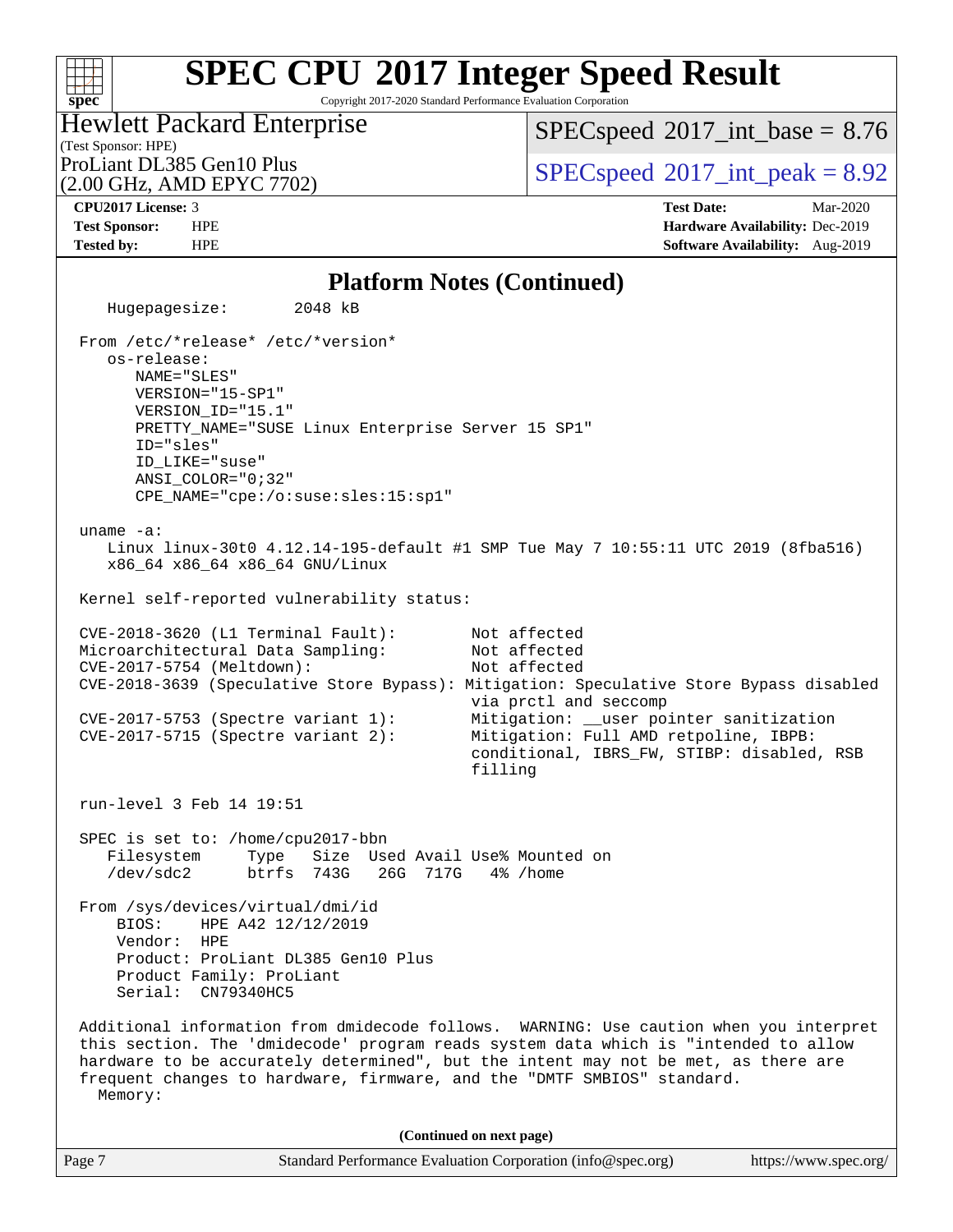## $+\ +$ **[spec](http://www.spec.org/)**

# **[SPEC CPU](http://www.spec.org/auto/cpu2017/Docs/result-fields.html#SPECCPU2017IntegerSpeedResult)[2017 Integer Speed Result](http://www.spec.org/auto/cpu2017/Docs/result-fields.html#SPECCPU2017IntegerSpeedResult)**

Copyright 2017-2020 Standard Performance Evaluation Corporation

## (Test Sponsor: HPE) Hewlett Packard Enterprise

(2.00 GHz, AMD EPYC 7702)

 $SPEC speed$ <sup>®</sup> $2017$ \_int\_base = 8.76

ProLiant DL385 Gen10 Plus  $\big|$  [SPECspeed](http://www.spec.org/auto/cpu2017/Docs/result-fields.html#SPECspeed2017intpeak)®[2017\\_int\\_peak = 8](http://www.spec.org/auto/cpu2017/Docs/result-fields.html#SPECspeed2017intpeak).92

**[CPU2017 License:](http://www.spec.org/auto/cpu2017/Docs/result-fields.html#CPU2017License)** 3 **[Test Date:](http://www.spec.org/auto/cpu2017/Docs/result-fields.html#TestDate)** Mar-2020 **[Test Sponsor:](http://www.spec.org/auto/cpu2017/Docs/result-fields.html#TestSponsor)** HPE **[Hardware Availability:](http://www.spec.org/auto/cpu2017/Docs/result-fields.html#HardwareAvailability)** Dec-2019 **[Tested by:](http://www.spec.org/auto/cpu2017/Docs/result-fields.html#Testedby)** HPE **[Software Availability:](http://www.spec.org/auto/cpu2017/Docs/result-fields.html#SoftwareAvailability)** Aug-2019

## **[Platform Notes \(Continued\)](http://www.spec.org/auto/cpu2017/Docs/result-fields.html#PlatformNotes)**

 16x Micron 36ASF8G72PZ-3G2B2 64 GB 2 rank 3200 16x UNKNOWN NOT AVAILABLE

(End of data from sysinfo program)

## **[Compiler Version Notes](http://www.spec.org/auto/cpu2017/Docs/result-fields.html#CompilerVersionNotes)**

| C      | 600.perlbench_s(base, peak) 602.gcc_s(base, peak) 605.mcf_s(base,<br>peak) 625.x264_s(base, peak) 657.xz_s(base, peak)                                                                                                                                               |                       |
|--------|----------------------------------------------------------------------------------------------------------------------------------------------------------------------------------------------------------------------------------------------------------------------|-----------------------|
|        | AOCC.LLVM.2.0.0.B191.2019_07_19 clang version 8.0.0 (CLANG: Jenkins<br>AOCC_2_0_0-Build#191) (based on LLVM AOCC.LLVM.2.0.0.B191.2019_07_19)<br>Target: x86_64-unknown-linux-gnu<br>Thread model: posix<br>InstalledDir: /sppo/dev/compilers/aocc-compiler-2.0.0/bin |                       |
| $C++$  | 623.xalancbmk_s(peak)                                                                                                                                                                                                                                                |                       |
|        | AOCC.LLVM.2.0.0.B191.2019_07_19 clang version 8.0.0 (CLANG: Jenkins<br>AOCC_2_0_0-Build#191) (based on LLVM AOCC.LLVM.2.0.0.B191.2019_07_19)<br>Target: i386-unknown-linux-gnu<br>Thread model: posix<br>InstalledDir: /sppo/dev/compilers/aocc-compiler-2.0.0/bin   |                       |
| $C++$  | 620.omnetpp_s(base, peak) 623.xalancbmk_s(base)<br>631.deepsjeng_s(base, peak) 641.leela_s(base, peak)                                                                                                                                                               |                       |
|        | AOCC.LLVM.2.0.0.B191.2019_07_19 clang version 8.0.0 (CLANG: Jenkins<br>AOCC_2_0_0-Build#191) (based on LLVM AOCC.LLVM.2.0.0.B191.2019_07_19)<br>Target: x86_64-unknown-linux-gnu<br>Thread model: posix<br>InstalledDir: /sppo/dev/compilers/aocc-compiler-2.0.0/bin |                       |
| $C++$  | 623.xalancbmk_s(peak)                                                                                                                                                                                                                                                |                       |
|        | AOCC.LLVM.2.0.0.B191.2019_07_19 clang version 8.0.0 (CLANG: Jenkins<br>AOCC_2_0_0-Build#191) (based on LLVM AOCC.LLVM.2.0.0.B191.2019_07_19)<br>Target: i386-unknown-linux-gnu<br>Thread model: posix                                                                |                       |
|        | (Continued on next page)                                                                                                                                                                                                                                             |                       |
| Page 8 | Standard Performance Evaluation Corporation (info@spec.org)                                                                                                                                                                                                          | https://www.spec.org/ |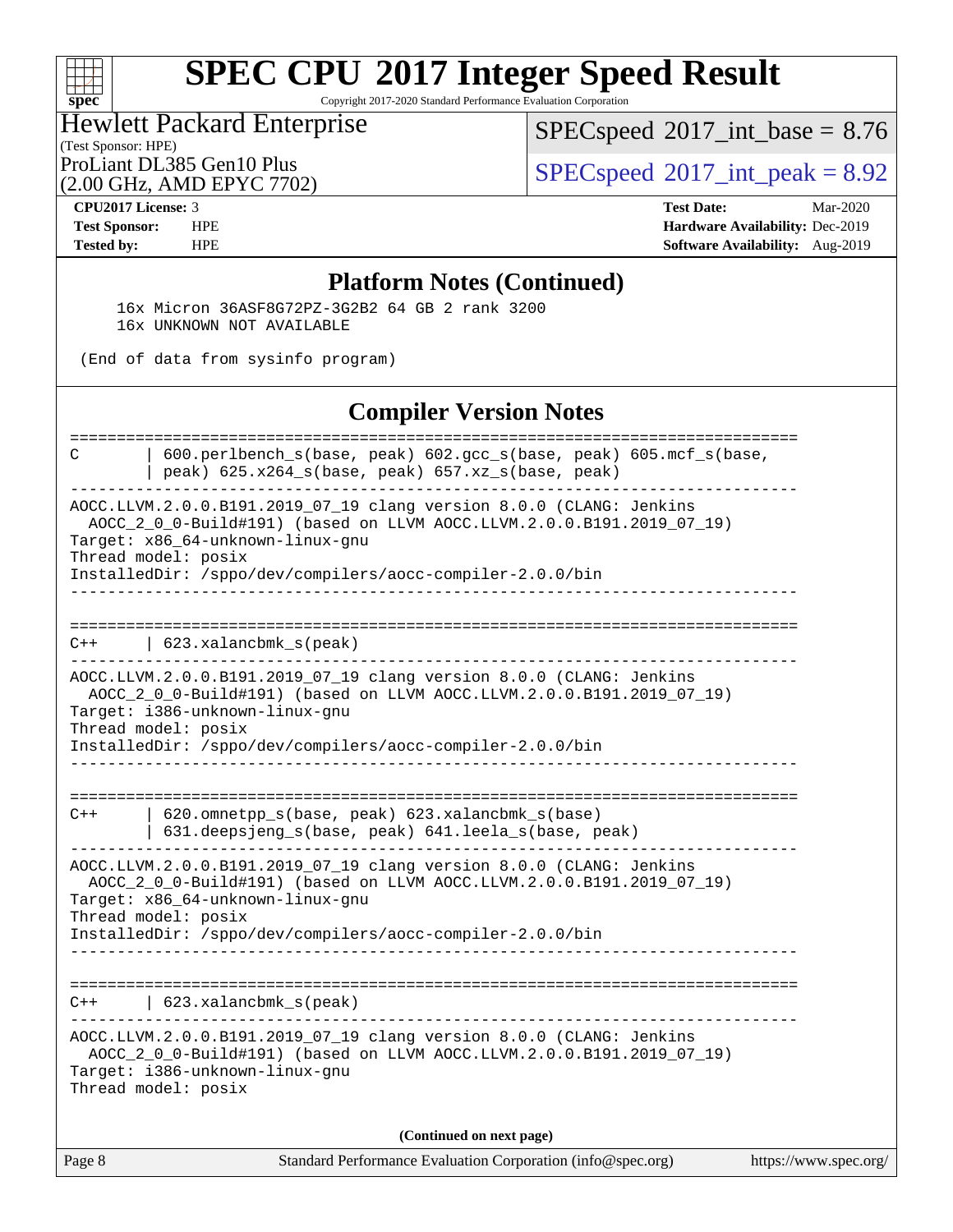

Copyright 2017-2020 Standard Performance Evaluation Corporation

## (Test Sponsor: HPE) Hewlett Packard Enterprise

 $SPECspeed*2017\_int\_base = 8.76$  $SPECspeed*2017\_int\_base = 8.76$ 

ProLiant DL385 Gen10 Plus  $\text{SPEC speed}^{\circ}2017\_int\_peak = 8.92$ 

(2.00 GHz, AMD EPYC 7702)

**[CPU2017 License:](http://www.spec.org/auto/cpu2017/Docs/result-fields.html#CPU2017License)** 3 **[Test Date:](http://www.spec.org/auto/cpu2017/Docs/result-fields.html#TestDate)** Mar-2020 **[Test Sponsor:](http://www.spec.org/auto/cpu2017/Docs/result-fields.html#TestSponsor)** HPE **[Hardware Availability:](http://www.spec.org/auto/cpu2017/Docs/result-fields.html#HardwareAvailability)** Dec-2019 **[Tested by:](http://www.spec.org/auto/cpu2017/Docs/result-fields.html#Testedby)** HPE **[Software Availability:](http://www.spec.org/auto/cpu2017/Docs/result-fields.html#SoftwareAvailability)** Aug-2019

## **[Compiler Version Notes \(Continued\)](http://www.spec.org/auto/cpu2017/Docs/result-fields.html#CompilerVersionNotes)**

| InstalledDir: /sppo/dev/compilers/aocc-compiler-2.0.0/bin                                                                                                                                                                                                            |  |  |  |  |  |  |  |
|----------------------------------------------------------------------------------------------------------------------------------------------------------------------------------------------------------------------------------------------------------------------|--|--|--|--|--|--|--|
|                                                                                                                                                                                                                                                                      |  |  |  |  |  |  |  |
| $620$ .omnetpp $s(base, peak)$ 623.xalancbmk $s(base)$<br>$C++$<br>631.deepsjeng_s(base, peak) 641.leela_s(base, peak)                                                                                                                                               |  |  |  |  |  |  |  |
| AOCC.LLVM.2.0.0.B191.2019_07_19 clang version 8.0.0 (CLANG: Jenkins<br>AOCC_2_0_0-Build#191) (based on LLVM AOCC.LLVM.2.0.0.B191.2019_07_19)<br>Target: x86_64-unknown-linux-gnu<br>Thread model: posix<br>InstalledDir: /sppo/dev/compilers/aocc-compiler-2.0.0/bin |  |  |  |  |  |  |  |
| Fortran   $648$ . exchange2 $s$ (base, peak)                                                                                                                                                                                                                         |  |  |  |  |  |  |  |
| AOCC.LLVM.2.0.0.B191.2019_07_19 clang version 8.0.0 (CLANG: Jenkins<br>AOCC 2 0 0-Build#191) (based on LLVM AOCC.LLVM.2.0.0.B191.2019 07 19)<br>Target: x86_64-unknown-linux-gnu<br>Thread model: posix<br>InstalledDir: /sppo/dev/compilers/aocc-compiler-2.0.0/bin |  |  |  |  |  |  |  |

## **[Base Compiler Invocation](http://www.spec.org/auto/cpu2017/Docs/result-fields.html#BaseCompilerInvocation)**

[C benchmarks](http://www.spec.org/auto/cpu2017/Docs/result-fields.html#Cbenchmarks): [clang](http://www.spec.org/cpu2017/results/res2020q2/cpu2017-20200413-21969.flags.html#user_CCbase_clang-c)

[C++ benchmarks:](http://www.spec.org/auto/cpu2017/Docs/result-fields.html#CXXbenchmarks) [clang++](http://www.spec.org/cpu2017/results/res2020q2/cpu2017-20200413-21969.flags.html#user_CXXbase_clang-cpp)

[Fortran benchmarks](http://www.spec.org/auto/cpu2017/Docs/result-fields.html#Fortranbenchmarks): [flang](http://www.spec.org/cpu2017/results/res2020q2/cpu2017-20200413-21969.flags.html#user_FCbase_flang)

## **[Base Portability Flags](http://www.spec.org/auto/cpu2017/Docs/result-fields.html#BasePortabilityFlags)**

 600.perlbench\_s: [-DSPEC\\_LINUX\\_X64](http://www.spec.org/cpu2017/results/res2020q2/cpu2017-20200413-21969.flags.html#b600.perlbench_s_basePORTABILITY_DSPEC_LINUX_X64) [-DSPEC\\_LP64](http://www.spec.org/cpu2017/results/res2020q2/cpu2017-20200413-21969.flags.html#b600.perlbench_s_baseEXTRA_PORTABILITY_DSPEC_LP64) 602.gcc\_s: [-DSPEC\\_LP64](http://www.spec.org/cpu2017/results/res2020q2/cpu2017-20200413-21969.flags.html#suite_baseEXTRA_PORTABILITY602_gcc_s_DSPEC_LP64) 605.mcf\_s: [-DSPEC\\_LP64](http://www.spec.org/cpu2017/results/res2020q2/cpu2017-20200413-21969.flags.html#suite_baseEXTRA_PORTABILITY605_mcf_s_DSPEC_LP64) 620.omnetpp\_s: [-DSPEC\\_LP64](http://www.spec.org/cpu2017/results/res2020q2/cpu2017-20200413-21969.flags.html#suite_baseEXTRA_PORTABILITY620_omnetpp_s_DSPEC_LP64) 623.xalancbmk\_s: [-DSPEC\\_LINUX](http://www.spec.org/cpu2017/results/res2020q2/cpu2017-20200413-21969.flags.html#b623.xalancbmk_s_basePORTABILITY_DSPEC_LINUX) [-DSPEC\\_LP64](http://www.spec.org/cpu2017/results/res2020q2/cpu2017-20200413-21969.flags.html#suite_baseEXTRA_PORTABILITY623_xalancbmk_s_DSPEC_LP64) 625.x264\_s: [-DSPEC\\_LP64](http://www.spec.org/cpu2017/results/res2020q2/cpu2017-20200413-21969.flags.html#suite_baseEXTRA_PORTABILITY625_x264_s_DSPEC_LP64)

**(Continued on next page)**

Page 9 Standard Performance Evaluation Corporation [\(info@spec.org\)](mailto:info@spec.org) <https://www.spec.org/>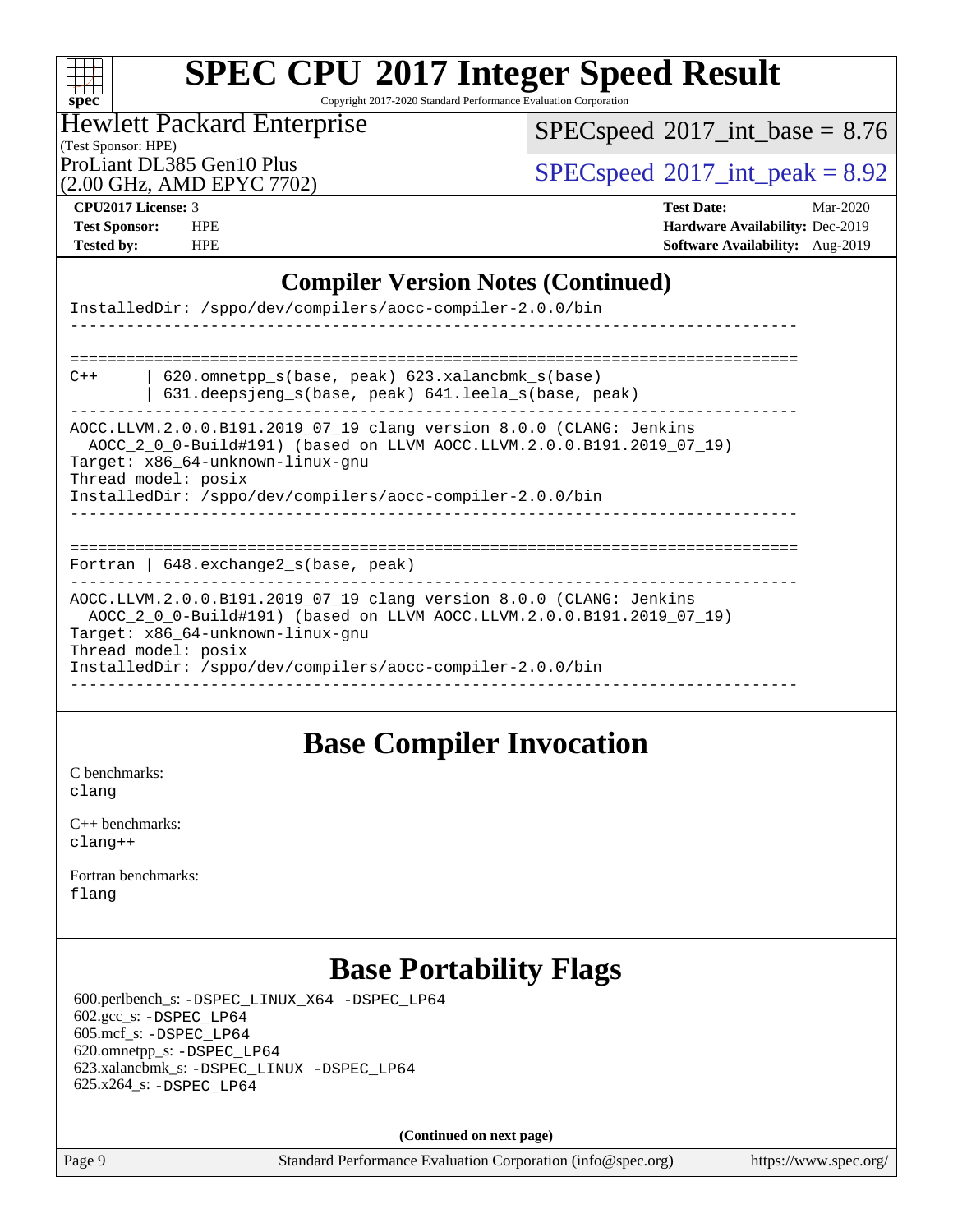## **[spec](http://www.spec.org/)**

# **[SPEC CPU](http://www.spec.org/auto/cpu2017/Docs/result-fields.html#SPECCPU2017IntegerSpeedResult)[2017 Integer Speed Result](http://www.spec.org/auto/cpu2017/Docs/result-fields.html#SPECCPU2017IntegerSpeedResult)**

Copyright 2017-2020 Standard Performance Evaluation Corporation

## (Test Sponsor: HPE) Hewlett Packard Enterprise (2.00 GHz, AMD EPYC 7702)

 $SPECspeed^{\circ}2017\_int\_base = 8.76$  $SPECspeed^{\circ}2017\_int\_base = 8.76$ 

ProLiant DL385 Gen10 Plus  $SPEC speed@2017$ \_int\_peak = 8.92

**[CPU2017 License:](http://www.spec.org/auto/cpu2017/Docs/result-fields.html#CPU2017License)** 3 **[Test Date:](http://www.spec.org/auto/cpu2017/Docs/result-fields.html#TestDate)** Mar-2020 **[Test Sponsor:](http://www.spec.org/auto/cpu2017/Docs/result-fields.html#TestSponsor)** HPE **[Hardware Availability:](http://www.spec.org/auto/cpu2017/Docs/result-fields.html#HardwareAvailability)** Dec-2019 **[Tested by:](http://www.spec.org/auto/cpu2017/Docs/result-fields.html#Testedby)** HPE **[Software Availability:](http://www.spec.org/auto/cpu2017/Docs/result-fields.html#SoftwareAvailability)** Aug-2019

## **[Base Portability Flags \(Continued\)](http://www.spec.org/auto/cpu2017/Docs/result-fields.html#BasePortabilityFlags)**

 631.deepsjeng\_s: [-DSPEC\\_LP64](http://www.spec.org/cpu2017/results/res2020q2/cpu2017-20200413-21969.flags.html#suite_baseEXTRA_PORTABILITY631_deepsjeng_s_DSPEC_LP64) 641.leela\_s: [-DSPEC\\_LP64](http://www.spec.org/cpu2017/results/res2020q2/cpu2017-20200413-21969.flags.html#suite_baseEXTRA_PORTABILITY641_leela_s_DSPEC_LP64) 648.exchange2\_s: [-DSPEC\\_LP64](http://www.spec.org/cpu2017/results/res2020q2/cpu2017-20200413-21969.flags.html#suite_baseEXTRA_PORTABILITY648_exchange2_s_DSPEC_LP64) 657.xz\_s: [-DSPEC\\_LP64](http://www.spec.org/cpu2017/results/res2020q2/cpu2017-20200413-21969.flags.html#suite_baseEXTRA_PORTABILITY657_xz_s_DSPEC_LP64)

## **[Base Optimization Flags](http://www.spec.org/auto/cpu2017/Docs/result-fields.html#BaseOptimizationFlags)**

#### [C benchmarks](http://www.spec.org/auto/cpu2017/Docs/result-fields.html#Cbenchmarks):

[-flto](http://www.spec.org/cpu2017/results/res2020q2/cpu2017-20200413-21969.flags.html#user_CCbase_aocc-flto) [-Wl,-mllvm -Wl,-function-specialize](http://www.spec.org/cpu2017/results/res2020q2/cpu2017-20200413-21969.flags.html#user_CCbase_F-function-specialize_7e7e661e57922243ee67c9a1251cb8910e607325179a0ce7f2884e09a6f5d4a5ef0ae4f37e8a2a11c95fc48e931f06dc2b6016f14b511fcb441e048bef1b065a) [-Wl,-mllvm -Wl,-region-vectorize](http://www.spec.org/cpu2017/results/res2020q2/cpu2017-20200413-21969.flags.html#user_CCbase_F-region-vectorize_fb6c6b5aa293c88efc6c7c2b52b20755e943585b1fe8658c35afef78727fff56e1a56891413c30e36b8e2a6f9a71126986319243e80eb6110b78b288f533c52b) [-Wl,-mllvm -Wl,-vector-library=LIBMVEC](http://www.spec.org/cpu2017/results/res2020q2/cpu2017-20200413-21969.flags.html#user_CCbase_F-use-vector-library_0a14b27fae317f283640384a31f7bfcc2bd4c1d0b5cfc618a3a430800c9b20217b00f61303eff223a3251b4f06ffbc9739dc5296db9d1fbb9ad24a3939d86d66) [-Wl,-mllvm -Wl,-reduce-array-computations=3](http://www.spec.org/cpu2017/results/res2020q2/cpu2017-20200413-21969.flags.html#user_CCbase_F-reduce-array-computations_b882aefe7a5dda4e33149f6299762b9a720dace3e498e13756f4c04e5a19edf5315c1f3993de2e61ec41e8c206231f84e05da7040e1bb5d69ba27d10a12507e4) [-O3](http://www.spec.org/cpu2017/results/res2020q2/cpu2017-20200413-21969.flags.html#user_CCbase_F-O3) [-ffast-math](http://www.spec.org/cpu2017/results/res2020q2/cpu2017-20200413-21969.flags.html#user_CCbase_aocc-ffast-math) [-march=znver2](http://www.spec.org/cpu2017/results/res2020q2/cpu2017-20200413-21969.flags.html#user_CCbase_aocc-march_3e2e19cff2eeef60c5d90b059483627c9ea47eca6d66670dbd53f9185f6439e27eb5e104cf773e9e8ab18c8842ce63e461a3e948d0214bd567ef3ade411bf467) [-fstruct-layout=3](http://www.spec.org/cpu2017/results/res2020q2/cpu2017-20200413-21969.flags.html#user_CCbase_F-struct-layout) [-mllvm -unroll-threshold=50](http://www.spec.org/cpu2017/results/res2020q2/cpu2017-20200413-21969.flags.html#user_CCbase_F-unroll-threshold_458874500b2c105d6d5cb4d7a611c40e2b16e9e3d26b355fea72d644c3673b4de4b3932662f0ed3dbec75c491a13da2d2ca81180bd779dc531083ef1e1e549dc) [-fremap-arrays](http://www.spec.org/cpu2017/results/res2020q2/cpu2017-20200413-21969.flags.html#user_CCbase_F-fremap-arrays) [-mllvm -function-specialize](http://www.spec.org/cpu2017/results/res2020q2/cpu2017-20200413-21969.flags.html#user_CCbase_F-function-specialize_233b3bdba86027f1b094368157e481c5bc59f40286dc25bfadc1858dcd5745c24fd30d5f188710db7fea399bcc9f44a80b3ce3aacc70a8870250c3ae5e1f35b8) [-mllvm -enable-gvn-hoist](http://www.spec.org/cpu2017/results/res2020q2/cpu2017-20200413-21969.flags.html#user_CCbase_F-enable-gvn-hoist_e5856354646dd6ca1333a0ad99b817e4cf8932b91b82809fd8fd47ceff7b22a89eba5c98fd3e3fa5200368fd772cec3dd56abc3c8f7b655a71b9f9848dddedd5) [-mllvm -reduce-array-computations=3](http://www.spec.org/cpu2017/results/res2020q2/cpu2017-20200413-21969.flags.html#user_CCbase_F-reduce-array-computations_aceadb8604558b566e0e3a0d7a3c1533923dd1fa0889614e16288028922629a28d5695c24d3b3be4306b1e311c54317dfffe3a2e57fbcaabc737a1798de39145) [-mllvm -global-vectorize-slp](http://www.spec.org/cpu2017/results/res2020q2/cpu2017-20200413-21969.flags.html#user_CCbase_F-global-vectorize-slp_a3935e8627af4ced727033b1ffd4db27f4d541a363d28d82bf4c2925fb3a0fd4115d6e42d13a2829f9e024d6608eb67a85cb49770f2da5c5ac8dbc737afad603) [-mllvm -vector-library=LIBMVEC](http://www.spec.org/cpu2017/results/res2020q2/cpu2017-20200413-21969.flags.html#user_CCbase_F-use-vector-library_e584e20b4f7ec96aa109254b65d8e01d864f3d68580371b9d93ed7c338191d4cfce20c3c864632264effc6bbe4c7c38153d02096a342ee92501c4a53204a7871) [-mllvm -inline-threshold=1000](http://www.spec.org/cpu2017/results/res2020q2/cpu2017-20200413-21969.flags.html#user_CCbase_dragonegg-llvm-inline-threshold_b7832241b0a6397e4ecdbaf0eb7defdc10f885c2a282fa3240fdc99844d543fda39cf8a4a9dccf68cf19b5438ac3b455264f478df15da0f4988afa40d8243bab) [-flv-function-specialization](http://www.spec.org/cpu2017/results/res2020q2/cpu2017-20200413-21969.flags.html#user_CCbase_F-flv-function-specialization) [-z muldefs](http://www.spec.org/cpu2017/results/res2020q2/cpu2017-20200413-21969.flags.html#user_CCbase_aocc-muldefs) [-DSPEC\\_OPENMP](http://www.spec.org/cpu2017/results/res2020q2/cpu2017-20200413-21969.flags.html#suite_CCbase_DSPEC_OPENMP) [-fopenmp](http://www.spec.org/cpu2017/results/res2020q2/cpu2017-20200413-21969.flags.html#user_CCbase_aocc-fopenmp) [-DUSE\\_OPENMP](http://www.spec.org/cpu2017/results/res2020q2/cpu2017-20200413-21969.flags.html#user_CCbase_F-DUSE_OPENMP) [-fopenmp=libomp](http://www.spec.org/cpu2017/results/res2020q2/cpu2017-20200413-21969.flags.html#user_CCbase_aocc-fopenmp_3eb6ab80166bcc84161ff8c20c8d5bc344f88119f45620444596454f7d72e99b7a0ceefc2d1b4d190bd07306bbfdfc20f11f5a2dc69c9b03c72239f8406741c3) [-lomp](http://www.spec.org/cpu2017/results/res2020q2/cpu2017-20200413-21969.flags.html#user_CCbase_F-lomp) [-lpthread](http://www.spec.org/cpu2017/results/res2020q2/cpu2017-20200413-21969.flags.html#user_CCbase_F-lpthread) [-ldl](http://www.spec.org/cpu2017/results/res2020q2/cpu2017-20200413-21969.flags.html#user_CCbase_F-ldl) [-lmvec](http://www.spec.org/cpu2017/results/res2020q2/cpu2017-20200413-21969.flags.html#user_CCbase_F-lmvec) [-lamdlibm](http://www.spec.org/cpu2017/results/res2020q2/cpu2017-20200413-21969.flags.html#user_CCbase_F-lamdlibm) [-ljemalloc](http://www.spec.org/cpu2017/results/res2020q2/cpu2017-20200413-21969.flags.html#user_CCbase_jemalloc-lib) [-lflang](http://www.spec.org/cpu2017/results/res2020q2/cpu2017-20200413-21969.flags.html#user_CCbase_F-lflang)

#### [C++ benchmarks:](http://www.spec.org/auto/cpu2017/Docs/result-fields.html#CXXbenchmarks)

[-flto](http://www.spec.org/cpu2017/results/res2020q2/cpu2017-20200413-21969.flags.html#user_CXXbase_aocc-flto) [-Wl,-mllvm -Wl,-function-specialize](http://www.spec.org/cpu2017/results/res2020q2/cpu2017-20200413-21969.flags.html#user_CXXbase_F-function-specialize_7e7e661e57922243ee67c9a1251cb8910e607325179a0ce7f2884e09a6f5d4a5ef0ae4f37e8a2a11c95fc48e931f06dc2b6016f14b511fcb441e048bef1b065a) [-Wl,-mllvm -Wl,-region-vectorize](http://www.spec.org/cpu2017/results/res2020q2/cpu2017-20200413-21969.flags.html#user_CXXbase_F-region-vectorize_fb6c6b5aa293c88efc6c7c2b52b20755e943585b1fe8658c35afef78727fff56e1a56891413c30e36b8e2a6f9a71126986319243e80eb6110b78b288f533c52b) [-Wl,-mllvm -Wl,-vector-library=LIBMVEC](http://www.spec.org/cpu2017/results/res2020q2/cpu2017-20200413-21969.flags.html#user_CXXbase_F-use-vector-library_0a14b27fae317f283640384a31f7bfcc2bd4c1d0b5cfc618a3a430800c9b20217b00f61303eff223a3251b4f06ffbc9739dc5296db9d1fbb9ad24a3939d86d66) [-Wl,-mllvm -Wl,-reduce-array-computations=3](http://www.spec.org/cpu2017/results/res2020q2/cpu2017-20200413-21969.flags.html#user_CXXbase_F-reduce-array-computations_b882aefe7a5dda4e33149f6299762b9a720dace3e498e13756f4c04e5a19edf5315c1f3993de2e61ec41e8c206231f84e05da7040e1bb5d69ba27d10a12507e4) [-Wl,-mllvm -Wl,-suppress-fmas](http://www.spec.org/cpu2017/results/res2020q2/cpu2017-20200413-21969.flags.html#user_CXXbase_F-suppress-fmas_f00f00630e4a059e8af9c161e9bbf420bcf19890a7f99d5933525e66aa4b0bb3ab2339d2b12d97d3a5f5d271e839fe9c109938e91fe06230fb53651590cfa1e8) [-O3](http://www.spec.org/cpu2017/results/res2020q2/cpu2017-20200413-21969.flags.html#user_CXXbase_F-O3) [-ffast-math](http://www.spec.org/cpu2017/results/res2020q2/cpu2017-20200413-21969.flags.html#user_CXXbase_aocc-ffast-math) [-march=znver2](http://www.spec.org/cpu2017/results/res2020q2/cpu2017-20200413-21969.flags.html#user_CXXbase_aocc-march_3e2e19cff2eeef60c5d90b059483627c9ea47eca6d66670dbd53f9185f6439e27eb5e104cf773e9e8ab18c8842ce63e461a3e948d0214bd567ef3ade411bf467) [-mllvm -loop-unswitch-threshold=200000](http://www.spec.org/cpu2017/results/res2020q2/cpu2017-20200413-21969.flags.html#user_CXXbase_F-loop-unswitch-threshold_f9a82ae3270e55b5fbf79d0d96ee93606b73edbbe527d20b18b7bff1a3a146ad50cfc7454c5297978340ae9213029016a7d16221274d672d3f7f42ed25274e1d) [-mllvm -vector-library=LIBMVEC](http://www.spec.org/cpu2017/results/res2020q2/cpu2017-20200413-21969.flags.html#user_CXXbase_F-use-vector-library_e584e20b4f7ec96aa109254b65d8e01d864f3d68580371b9d93ed7c338191d4cfce20c3c864632264effc6bbe4c7c38153d02096a342ee92501c4a53204a7871) [-mllvm -unroll-threshold=100](http://www.spec.org/cpu2017/results/res2020q2/cpu2017-20200413-21969.flags.html#user_CXXbase_F-unroll-threshold_2755d0c78138845d361fa1543e3a063fffa198df9b3edf0cfb856bbc88a81e1769b12ac7a550c5d35197be55360db1a3f95a8d1304df999456cabf5120c45168) [-flv-function-specialization](http://www.spec.org/cpu2017/results/res2020q2/cpu2017-20200413-21969.flags.html#user_CXXbase_F-flv-function-specialization) [-mllvm -enable-partial-unswitch](http://www.spec.org/cpu2017/results/res2020q2/cpu2017-20200413-21969.flags.html#user_CXXbase_F-enable-partial-unswitch_6e1c33f981d77963b1eaf834973128a7f33ce3f8e27f54689656697a35e89dcc875281e0e6283d043e32f367dcb605ba0e307a92e830f7e326789fa6c61b35d3) [-z muldefs](http://www.spec.org/cpu2017/results/res2020q2/cpu2017-20200413-21969.flags.html#user_CXXbase_aocc-muldefs) [-DSPEC\\_OPENMP](http://www.spec.org/cpu2017/results/res2020q2/cpu2017-20200413-21969.flags.html#suite_CXXbase_DSPEC_OPENMP) [-fopenmp](http://www.spec.org/cpu2017/results/res2020q2/cpu2017-20200413-21969.flags.html#user_CXXbase_aocc-fopenmp) [-DUSE\\_OPENMP](http://www.spec.org/cpu2017/results/res2020q2/cpu2017-20200413-21969.flags.html#user_CXXbase_F-DUSE_OPENMP) [-fopenmp=libomp](http://www.spec.org/cpu2017/results/res2020q2/cpu2017-20200413-21969.flags.html#user_CXXbase_aocc-fopenmp_3eb6ab80166bcc84161ff8c20c8d5bc344f88119f45620444596454f7d72e99b7a0ceefc2d1b4d190bd07306bbfdfc20f11f5a2dc69c9b03c72239f8406741c3) [-lomp](http://www.spec.org/cpu2017/results/res2020q2/cpu2017-20200413-21969.flags.html#user_CXXbase_F-lomp) [-lpthread](http://www.spec.org/cpu2017/results/res2020q2/cpu2017-20200413-21969.flags.html#user_CXXbase_F-lpthread) [-ldl](http://www.spec.org/cpu2017/results/res2020q2/cpu2017-20200413-21969.flags.html#user_CXXbase_F-ldl) [-lmvec](http://www.spec.org/cpu2017/results/res2020q2/cpu2017-20200413-21969.flags.html#user_CXXbase_F-lmvec) [-lamdlibm](http://www.spec.org/cpu2017/results/res2020q2/cpu2017-20200413-21969.flags.html#user_CXXbase_F-lamdlibm) [-ljemalloc](http://www.spec.org/cpu2017/results/res2020q2/cpu2017-20200413-21969.flags.html#user_CXXbase_jemalloc-lib) [-lflang](http://www.spec.org/cpu2017/results/res2020q2/cpu2017-20200413-21969.flags.html#user_CXXbase_F-lflang)

#### [Fortran benchmarks](http://www.spec.org/auto/cpu2017/Docs/result-fields.html#Fortranbenchmarks):

[-flto](http://www.spec.org/cpu2017/results/res2020q2/cpu2017-20200413-21969.flags.html#user_FCbase_aocc-flto) [-Wl,-mllvm -Wl,-function-specialize](http://www.spec.org/cpu2017/results/res2020q2/cpu2017-20200413-21969.flags.html#user_FCbase_F-function-specialize_7e7e661e57922243ee67c9a1251cb8910e607325179a0ce7f2884e09a6f5d4a5ef0ae4f37e8a2a11c95fc48e931f06dc2b6016f14b511fcb441e048bef1b065a) [-Wl,-mllvm -Wl,-region-vectorize](http://www.spec.org/cpu2017/results/res2020q2/cpu2017-20200413-21969.flags.html#user_FCbase_F-region-vectorize_fb6c6b5aa293c88efc6c7c2b52b20755e943585b1fe8658c35afef78727fff56e1a56891413c30e36b8e2a6f9a71126986319243e80eb6110b78b288f533c52b) [-Wl,-mllvm -Wl,-vector-library=LIBMVEC](http://www.spec.org/cpu2017/results/res2020q2/cpu2017-20200413-21969.flags.html#user_FCbase_F-use-vector-library_0a14b27fae317f283640384a31f7bfcc2bd4c1d0b5cfc618a3a430800c9b20217b00f61303eff223a3251b4f06ffbc9739dc5296db9d1fbb9ad24a3939d86d66) [-Wl,-mllvm -Wl,-reduce-array-computations=3](http://www.spec.org/cpu2017/results/res2020q2/cpu2017-20200413-21969.flags.html#user_FCbase_F-reduce-array-computations_b882aefe7a5dda4e33149f6299762b9a720dace3e498e13756f4c04e5a19edf5315c1f3993de2e61ec41e8c206231f84e05da7040e1bb5d69ba27d10a12507e4) [-ffast-math](http://www.spec.org/cpu2017/results/res2020q2/cpu2017-20200413-21969.flags.html#user_FCbase_aocc-ffast-math) [-Wl,-mllvm -Wl,-inline-recursion=4](http://www.spec.org/cpu2017/results/res2020q2/cpu2017-20200413-21969.flags.html#user_FCbase_F-inline-recursion) [-Wl,-mllvm -Wl,-lsr-in-nested-loop](http://www.spec.org/cpu2017/results/res2020q2/cpu2017-20200413-21969.flags.html#user_FCbase_F-lsr-in-nested-loop_de4bc7331d07d857538198a5cc9592bc905d78a18065d49b9acfd1f777ae9eca5716aaa3e0e674a48e2e5ec9dad184ee0c682635ad7eff4181b32ab748bf2f49) [-Wl,-mllvm -Wl,-enable-iv-split](http://www.spec.org/cpu2017/results/res2020q2/cpu2017-20200413-21969.flags.html#user_FCbase_F-enable-iv-split_efc18925ba63acc4bb74cb6e43d0987b7b3cf01924ad910e2a6edbbbd0f8b582e31f1ee7ccede3f08176ef2ad41c69507170fb32301bf478d45ceb38dfb89c5e) [-O3](http://www.spec.org/cpu2017/results/res2020q2/cpu2017-20200413-21969.flags.html#user_FCbase_F-O3) [-march=znver2](http://www.spec.org/cpu2017/results/res2020q2/cpu2017-20200413-21969.flags.html#user_FCbase_aocc-march_3e2e19cff2eeef60c5d90b059483627c9ea47eca6d66670dbd53f9185f6439e27eb5e104cf773e9e8ab18c8842ce63e461a3e948d0214bd567ef3ade411bf467) [-funroll-loops](http://www.spec.org/cpu2017/results/res2020q2/cpu2017-20200413-21969.flags.html#user_FCbase_aocc-unroll-loops) [-Mrecursive](http://www.spec.org/cpu2017/results/res2020q2/cpu2017-20200413-21969.flags.html#user_FCbase_F-mrecursive_20a145d63f12d5750a899e17d4450b5b8b40330a9bb4af13688ca650e6fb30857bbbe44fb35cdbb895df6e5b2769de0a0d7659f51ff17acfbef6febafec4023f) [-mllvm -vector-library=LIBMVEC](http://www.spec.org/cpu2017/results/res2020q2/cpu2017-20200413-21969.flags.html#user_FCbase_F-use-vector-library_e584e20b4f7ec96aa109254b65d8e01d864f3d68580371b9d93ed7c338191d4cfce20c3c864632264effc6bbe4c7c38153d02096a342ee92501c4a53204a7871) [-z muldefs](http://www.spec.org/cpu2017/results/res2020q2/cpu2017-20200413-21969.flags.html#user_FCbase_aocc-muldefs) [-mllvm -disable-indvar-simplify](http://www.spec.org/cpu2017/results/res2020q2/cpu2017-20200413-21969.flags.html#user_FCbase_F-disable-indvar-simplify_c8d861bf19eba5001219ab52ef051176e06bf3166017d5c1ce87aec66e795c6723d10bf23d5a91730d61ad4b3f566b39dd0a4d6e5b2af269ebae30428a1f3630) [-mllvm -unroll-aggressive](http://www.spec.org/cpu2017/results/res2020q2/cpu2017-20200413-21969.flags.html#user_FCbase_F-unroll-aggressive_a366db20af3fd871754361e6b05945ac700b8c3fc538cc6688c755ae5874c6da3d6f3bb6e8d93320d5094064830fdb2c06064831f0f08d916cd8f333e5dba6d9) [-mllvm -unroll-threshold=150](http://www.spec.org/cpu2017/results/res2020q2/cpu2017-20200413-21969.flags.html#user_FCbase_F-unroll-threshold_3352736ce55666ed13437f5f5fd6693920e68d4dfd26bba42492bb1c46b6d7692ff5ba7bd4d2ebdab48d140ca981a39154ff0664b4d322a66fc3d1aafa4d7ffe) [-DSPEC\\_OPENMP](http://www.spec.org/cpu2017/results/res2020q2/cpu2017-20200413-21969.flags.html#suite_FCbase_DSPEC_OPENMP) [-fopenmp](http://www.spec.org/cpu2017/results/res2020q2/cpu2017-20200413-21969.flags.html#user_FCbase_aocc-fopenmp) [-DUSE\\_OPENMP](http://www.spec.org/cpu2017/results/res2020q2/cpu2017-20200413-21969.flags.html#user_FCbase_F-DUSE_OPENMP) [-fopenmp=libomp](http://www.spec.org/cpu2017/results/res2020q2/cpu2017-20200413-21969.flags.html#user_FCbase_aocc-fopenmp_3eb6ab80166bcc84161ff8c20c8d5bc344f88119f45620444596454f7d72e99b7a0ceefc2d1b4d190bd07306bbfdfc20f11f5a2dc69c9b03c72239f8406741c3) [-lomp](http://www.spec.org/cpu2017/results/res2020q2/cpu2017-20200413-21969.flags.html#user_FCbase_F-lomp) [-lpthread](http://www.spec.org/cpu2017/results/res2020q2/cpu2017-20200413-21969.flags.html#user_FCbase_F-lpthread) [-ldl](http://www.spec.org/cpu2017/results/res2020q2/cpu2017-20200413-21969.flags.html#user_FCbase_F-ldl) [-lmvec](http://www.spec.org/cpu2017/results/res2020q2/cpu2017-20200413-21969.flags.html#user_FCbase_F-lmvec) [-lamdlibm](http://www.spec.org/cpu2017/results/res2020q2/cpu2017-20200413-21969.flags.html#user_FCbase_F-lamdlibm) [-ljemalloc](http://www.spec.org/cpu2017/results/res2020q2/cpu2017-20200413-21969.flags.html#user_FCbase_jemalloc-lib) [-lflang](http://www.spec.org/cpu2017/results/res2020q2/cpu2017-20200413-21969.flags.html#user_FCbase_F-lflang)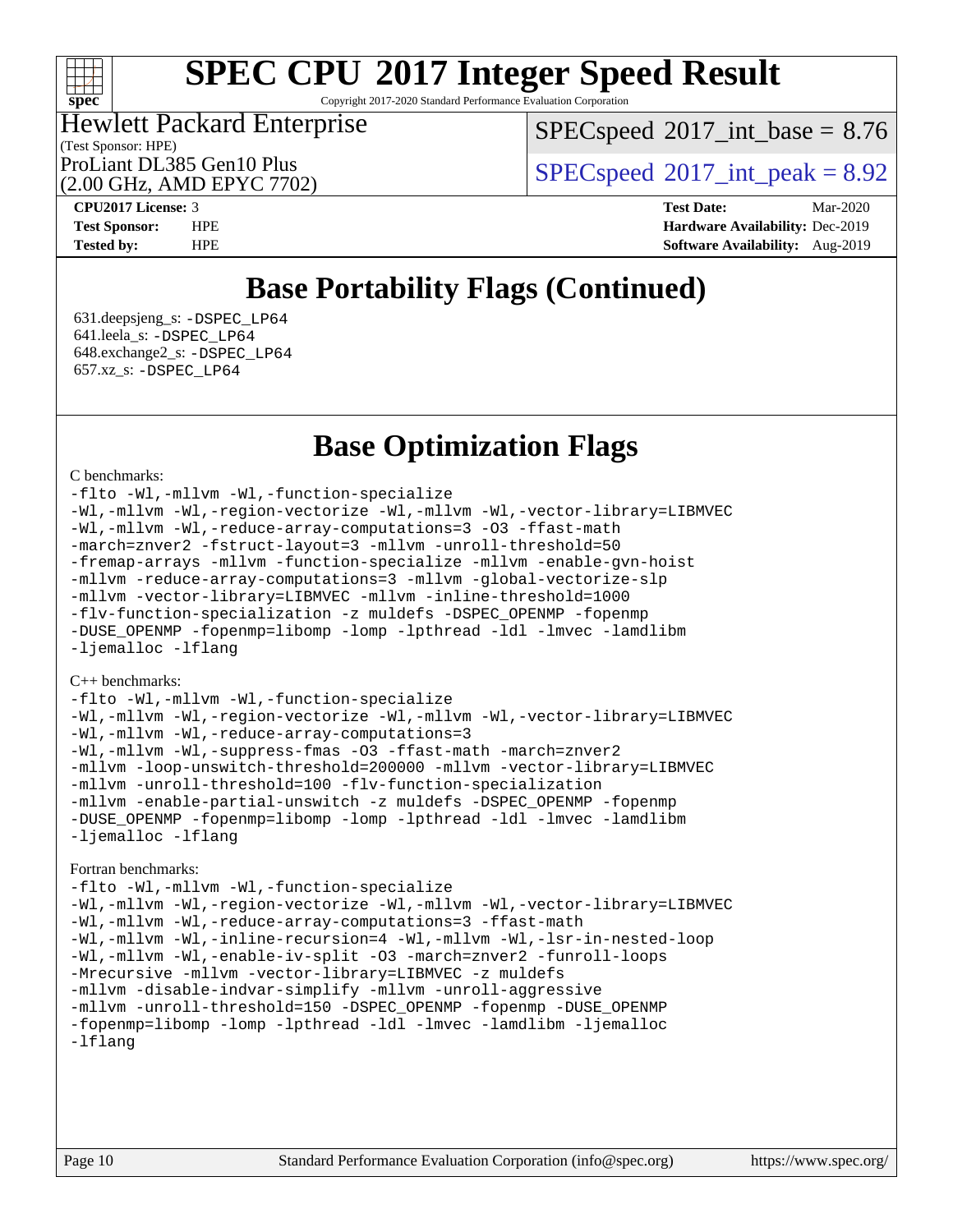

Copyright 2017-2020 Standard Performance Evaluation Corporation

### (Test Sponsor: HPE) Hewlett Packard Enterprise

 $SPECspeed^{\circ}2017\_int\_base = 8.76$  $SPECspeed^{\circ}2017\_int\_base = 8.76$ 

(2.00 GHz, AMD EPYC 7702)

ProLiant DL385 Gen10 Plus  $SPEC speed@2017$ \_int\_peak = 8.92

**[CPU2017 License:](http://www.spec.org/auto/cpu2017/Docs/result-fields.html#CPU2017License)** 3 **[Test Date:](http://www.spec.org/auto/cpu2017/Docs/result-fields.html#TestDate)** Mar-2020 **[Test Sponsor:](http://www.spec.org/auto/cpu2017/Docs/result-fields.html#TestSponsor)** HPE **[Hardware Availability:](http://www.spec.org/auto/cpu2017/Docs/result-fields.html#HardwareAvailability)** Dec-2019 **[Tested by:](http://www.spec.org/auto/cpu2017/Docs/result-fields.html#Testedby)** HPE **[Software Availability:](http://www.spec.org/auto/cpu2017/Docs/result-fields.html#SoftwareAvailability)** Aug-2019

## **[Base Other Flags](http://www.spec.org/auto/cpu2017/Docs/result-fields.html#BaseOtherFlags)**

[C benchmarks](http://www.spec.org/auto/cpu2017/Docs/result-fields.html#Cbenchmarks): [-Wno-return-type](http://www.spec.org/cpu2017/results/res2020q2/cpu2017-20200413-21969.flags.html#user_CCbase_F-Waocc-no-return-type)

[C++ benchmarks:](http://www.spec.org/auto/cpu2017/Docs/result-fields.html#CXXbenchmarks) [-Wno-return-type](http://www.spec.org/cpu2017/results/res2020q2/cpu2017-20200413-21969.flags.html#user_CXXbase_F-Waocc-no-return-type)

[Fortran benchmarks](http://www.spec.org/auto/cpu2017/Docs/result-fields.html#Fortranbenchmarks): [-Wno-return-type](http://www.spec.org/cpu2017/results/res2020q2/cpu2017-20200413-21969.flags.html#user_FCbase_F-Waocc-no-return-type)

**[Peak Compiler Invocation](http://www.spec.org/auto/cpu2017/Docs/result-fields.html#PeakCompilerInvocation)**

[C benchmarks](http://www.spec.org/auto/cpu2017/Docs/result-fields.html#Cbenchmarks): [clang](http://www.spec.org/cpu2017/results/res2020q2/cpu2017-20200413-21969.flags.html#user_CCpeak_clang-c)

[C++ benchmarks:](http://www.spec.org/auto/cpu2017/Docs/result-fields.html#CXXbenchmarks) [clang++](http://www.spec.org/cpu2017/results/res2020q2/cpu2017-20200413-21969.flags.html#user_CXXpeak_clang-cpp)

[Fortran benchmarks](http://www.spec.org/auto/cpu2017/Docs/result-fields.html#Fortranbenchmarks): [flang](http://www.spec.org/cpu2017/results/res2020q2/cpu2017-20200413-21969.flags.html#user_FCpeak_flang)

## **[Peak Portability Flags](http://www.spec.org/auto/cpu2017/Docs/result-fields.html#PeakPortabilityFlags)**

 600.perlbench\_s: [-DSPEC\\_LINUX\\_X64](http://www.spec.org/cpu2017/results/res2020q2/cpu2017-20200413-21969.flags.html#b600.perlbench_s_peakPORTABILITY_DSPEC_LINUX_X64) [-DSPEC\\_LP64](http://www.spec.org/cpu2017/results/res2020q2/cpu2017-20200413-21969.flags.html#b600.perlbench_s_peakEXTRA_PORTABILITY_DSPEC_LP64) 602.gcc\_s: [-DSPEC\\_LP64](http://www.spec.org/cpu2017/results/res2020q2/cpu2017-20200413-21969.flags.html#suite_peakEXTRA_PORTABILITY602_gcc_s_DSPEC_LP64) 605.mcf\_s: [-DSPEC\\_LP64](http://www.spec.org/cpu2017/results/res2020q2/cpu2017-20200413-21969.flags.html#suite_peakEXTRA_PORTABILITY605_mcf_s_DSPEC_LP64) 620.omnetpp\_s: [-DSPEC\\_LP64](http://www.spec.org/cpu2017/results/res2020q2/cpu2017-20200413-21969.flags.html#suite_peakEXTRA_PORTABILITY620_omnetpp_s_DSPEC_LP64) 623.xalancbmk\_s: [-DSPEC\\_LINUX](http://www.spec.org/cpu2017/results/res2020q2/cpu2017-20200413-21969.flags.html#b623.xalancbmk_s_peakPORTABILITY_DSPEC_LINUX) [-D\\_FILE\\_OFFSET\\_BITS=64](http://www.spec.org/cpu2017/results/res2020q2/cpu2017-20200413-21969.flags.html#user_peakEXTRA_PORTABILITY623_xalancbmk_s_F-D_FILE_OFFSET_BITS_5ae949a99b284ddf4e95728d47cb0843d81b2eb0e18bdfe74bbf0f61d0b064f4bda2f10ea5eb90e1dcab0e84dbc592acfc5018bc955c18609f94ddb8d550002c) 625.x264\_s: [-DSPEC\\_LP64](http://www.spec.org/cpu2017/results/res2020q2/cpu2017-20200413-21969.flags.html#suite_peakEXTRA_PORTABILITY625_x264_s_DSPEC_LP64) 631.deepsjeng\_s: [-DSPEC\\_LP64](http://www.spec.org/cpu2017/results/res2020q2/cpu2017-20200413-21969.flags.html#suite_peakEXTRA_PORTABILITY631_deepsjeng_s_DSPEC_LP64) 641.leela\_s: [-DSPEC\\_LP64](http://www.spec.org/cpu2017/results/res2020q2/cpu2017-20200413-21969.flags.html#suite_peakEXTRA_PORTABILITY641_leela_s_DSPEC_LP64) 648.exchange2\_s: [-DSPEC\\_LP64](http://www.spec.org/cpu2017/results/res2020q2/cpu2017-20200413-21969.flags.html#suite_peakEXTRA_PORTABILITY648_exchange2_s_DSPEC_LP64) 657.xz\_s: [-DSPEC\\_LP64](http://www.spec.org/cpu2017/results/res2020q2/cpu2017-20200413-21969.flags.html#suite_peakEXTRA_PORTABILITY657_xz_s_DSPEC_LP64)

## **[Peak Optimization Flags](http://www.spec.org/auto/cpu2017/Docs/result-fields.html#PeakOptimizationFlags)**

[C benchmarks](http://www.spec.org/auto/cpu2017/Docs/result-fields.html#Cbenchmarks):

```
 600.perlbench_s: -flto -Wl,-mllvm -Wl,-function-specialize
-Wl,-mllvm -Wl,-region-vectorize
-Wl,-mllvm -Wl,-vector-library=LIBMVEC
```
**(Continued on next page)**

Page 11 Standard Performance Evaluation Corporation [\(info@spec.org\)](mailto:info@spec.org) <https://www.spec.org/>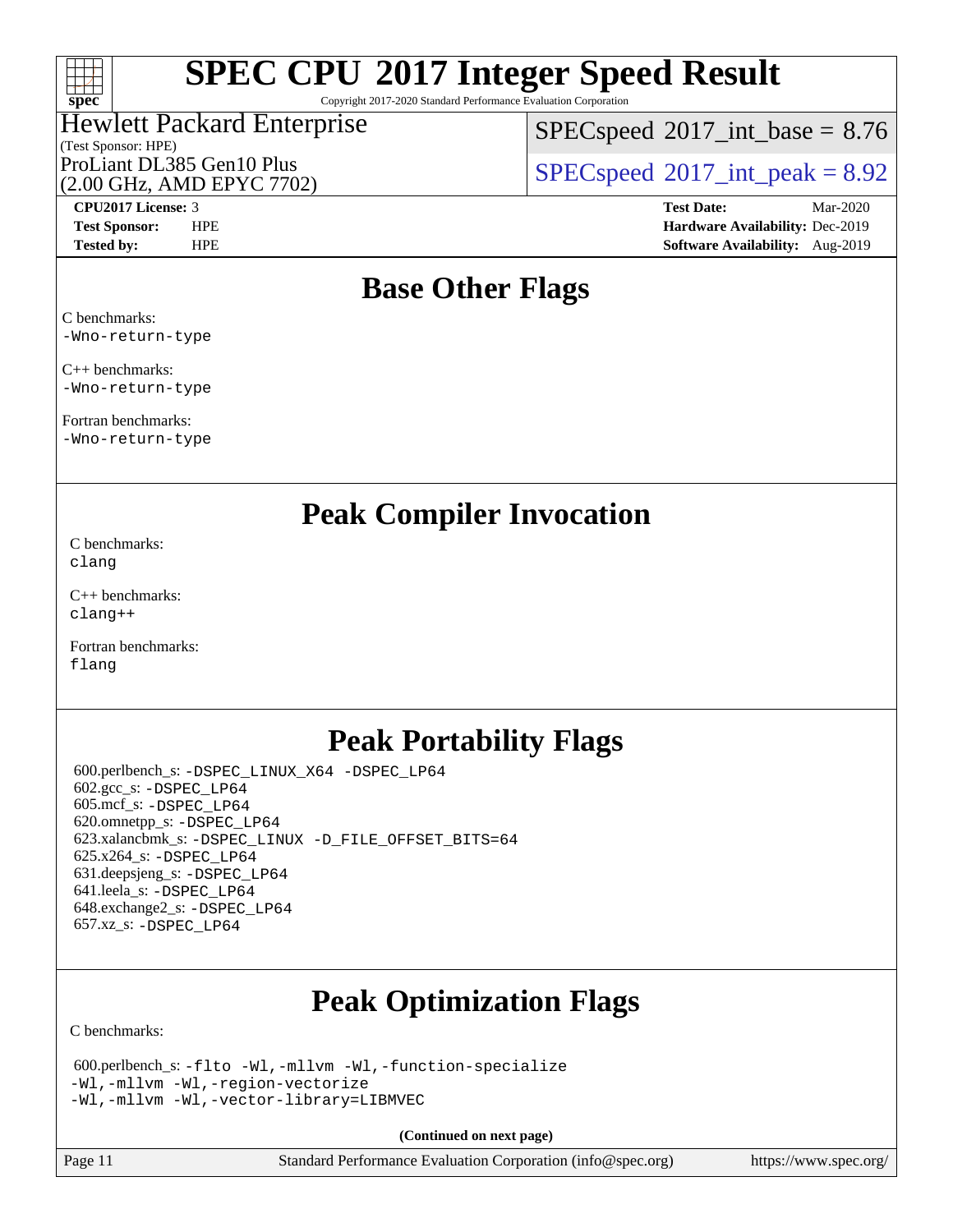

Copyright 2017-2020 Standard Performance Evaluation Corporation

#### (Test Sponsor: HPE) Hewlett Packard Enterprise

 $SPECspeed^{\circ}2017\_int\_base = 8.76$  $SPECspeed^{\circ}2017\_int\_base = 8.76$ 

(2.00 GHz, AMD EPYC 7702)

ProLiant DL385 Gen10 Plus  $SPEC speed@2017$ \_int\_peak = 8.92

**[CPU2017 License:](http://www.spec.org/auto/cpu2017/Docs/result-fields.html#CPU2017License)** 3 **[Test Date:](http://www.spec.org/auto/cpu2017/Docs/result-fields.html#TestDate)** Mar-2020 **[Test Sponsor:](http://www.spec.org/auto/cpu2017/Docs/result-fields.html#TestSponsor)** HPE **[Hardware Availability:](http://www.spec.org/auto/cpu2017/Docs/result-fields.html#HardwareAvailability)** Dec-2019 **[Tested by:](http://www.spec.org/auto/cpu2017/Docs/result-fields.html#Testedby)** HPE **[Software Availability:](http://www.spec.org/auto/cpu2017/Docs/result-fields.html#SoftwareAvailability)** Aug-2019

## **[Peak Optimization Flags \(Continued\)](http://www.spec.org/auto/cpu2017/Docs/result-fields.html#PeakOptimizationFlags)**

```
 600.perlbench_s (continued):
-Wl,-mllvm -Wl,-reduce-array-computations=3
-fprofile-instr-generate(pass 1)
-fprofile-instr-use(pass 2) -Ofast -march=znver2
-mno-sse4a -fstruct-layout=5
-mllvm -vectorize-memory-aggressively
-mllvm -function-specialize -mllvm -enable-gvn-hoist
-mllvm -unroll-threshold=50 -fremap-arrays
-mllvm -vector-library=LIBMVEC
-mllvm -reduce-array-computations=3
-mllvm -global-vectorize-slp -mllvm -inline-threshold=1000
-flv-function-specialization -DSPEC_OPENMP -fopenmp
-DUSE_OPENMP -lmvec -lamdlibm -fopenmp=libomp -lomp
-lpthread -ldl -ljemalloc -lflang
 602.gcc_s: -flto -Wl,-mllvm -Wl,-function-specialize
-Wl,-mllvm -Wl,-region-vectorize
-Wl,-mllvm -Wl,-vector-library=LIBMVEC
-Wl,-mllvm -Wl,-reduce-array-computations=3 -Ofast
-march=znver2 -mno-sse4a -fstruct-layout=5
-mllvm -vectorize-memory-aggressively
-mllvm -function-specialize -mllvm -enable-gvn-hoist
-mllvm -unroll-threshold=50 -fremap-arrays
-mllvm -vector-library=LIBMVEC
-mllvm -reduce-array-computations=3
-mllvm -global-vectorize-slp -mllvm -inline-threshold=1000
-flv-function-specialization -z muldefs -DSPEC_OPENMP
-fopenmp -DUSE_OPENMP -fgnu89-inline -fopenmp=libomp
-lomp -lpthread -ldl -ljemalloc
 605.mcf_s: -flto -Wl,-mllvm -Wl,-function-specialize
-Wl,-mllvm -Wl,-region-vectorize
-Wl,-mllvm -Wl,-vector-library=LIBMVEC
-Wl,-mllvm -Wl,-reduce-array-computations=3 -Ofast
-march=znver2 -mno-sse4a -fstruct-layout=5
-mllvm -vectorize-memory-aggressively
-mllvm -function-specialize -mllvm -enable-gvn-hoist
-mllvm -unroll-threshold=50 -fremap-arrays
-mllvm -vector-library=LIBMVEC
-mllvm -reduce-array-computations=3
-mllvm -global-vectorize-slp -mllvm -inline-threshold=1000
-flv-function-specialization -DSPEC_OPENMP -fopenmp
-DUSE_OPENMP -lmvec -lamdlibm -fopenmp=libomp -lomp
-lpthread -ldl -ljemalloc -lflang
```
**(Continued on next page)**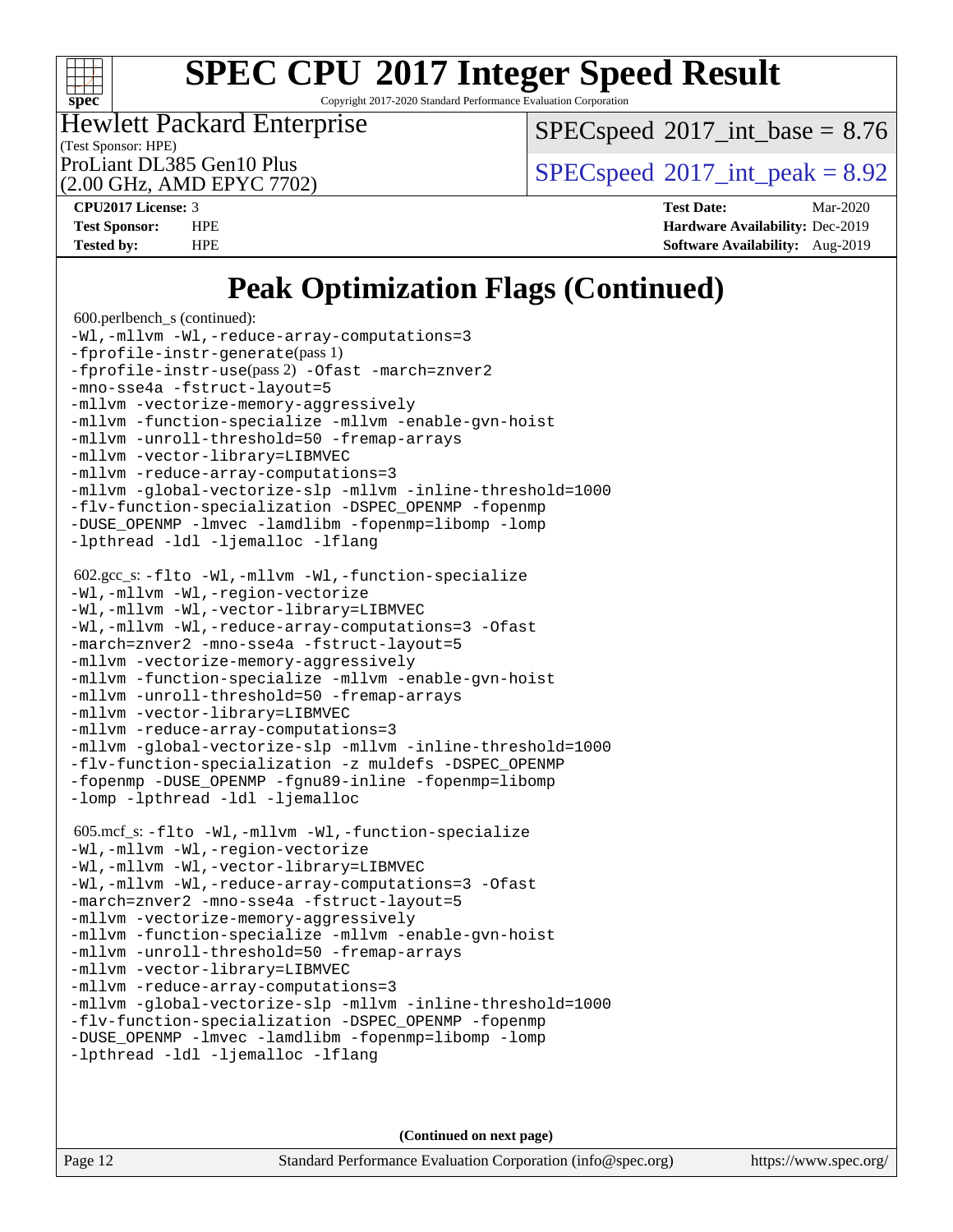

Copyright 2017-2020 Standard Performance Evaluation Corporation

(Test Sponsor: HPE) Hewlett Packard Enterprise

(2.00 GHz, AMD EPYC 7702)

 $SPECspeed^{\circ}2017\_int\_base = 8.76$  $SPECspeed^{\circ}2017\_int\_base = 8.76$ 

ProLiant DL385 Gen10 Plus  $SPEC speed@2017$ \_int\_peak = 8.92

**[CPU2017 License:](http://www.spec.org/auto/cpu2017/Docs/result-fields.html#CPU2017License)** 3 **[Test Date:](http://www.spec.org/auto/cpu2017/Docs/result-fields.html#TestDate)** Mar-2020 **[Test Sponsor:](http://www.spec.org/auto/cpu2017/Docs/result-fields.html#TestSponsor)** HPE **[Hardware Availability:](http://www.spec.org/auto/cpu2017/Docs/result-fields.html#HardwareAvailability)** Dec-2019 **[Tested by:](http://www.spec.org/auto/cpu2017/Docs/result-fields.html#Testedby)** HPE **[Software Availability:](http://www.spec.org/auto/cpu2017/Docs/result-fields.html#SoftwareAvailability)** Aug-2019

## **[Peak Optimization Flags \(Continued\)](http://www.spec.org/auto/cpu2017/Docs/result-fields.html#PeakOptimizationFlags)**

 $625.x264_s$ : Same as  $600.$  perlbench s

```
 657.xz_s: -flto -Wl,-mllvm -Wl,-function-specialize
-Wl,-mllvm -Wl,-region-vectorize
-Wl,-mllvm -Wl,-vector-library=LIBMVEC
-Wl,-mllvm -Wl,-reduce-array-computations=3 -Ofast
-march=znver2 -mno-sse4a -fstruct-layout=5
-mllvm -vectorize-memory-aggressively
-mllvm -function-specialize -mllvm -enable-gvn-hoist
-mllvm -unroll-threshold=50 -fremap-arrays
-mllvm -vector-library=LIBMVEC
-mllvm -reduce-array-computations=3
-mllvm -global-vectorize-slp -mllvm -inline-threshold=1000
-flv-function-specialization -DSPEC_OPENMP -fopenmp
-DUSE_OPENMP -fopenmp=libomp -lomp -lpthread -ldl
-lmvec -lamdlibm -ljemalloc -lflang
```
[C++ benchmarks:](http://www.spec.org/auto/cpu2017/Docs/result-fields.html#CXXbenchmarks)

```
 620.omnetpp_s: -flto -Wl,-mllvm -Wl,-function-specialize
-Wl,-mllvm -Wl,-region-vectorize
-Wl,-mllvm -Wl,-vector-library=LIBMVEC
-Wl,-mllvm -Wl,-reduce-array-computations=3 -Ofast
-march=znver2 -flv-function-specialization
-mllvm -unroll-threshold=100
-mllvm -enable-partial-unswitch
-mllvm -loop-unswitch-threshold=200000
-mllvm -vector-library=LIBMVEC
-mllvm -inline-threshold=1000 -DSPEC_OPENMP -fopenmp
-DUSE_OPENMP -fopenmp=libomp -lomp -lpthread -ldl
-lmvec -lamdlibm -ljemalloc -lflang
 623.xalancbmk_s: -m32 -flto -Wl,-mllvm -Wl,-function-specialize
-Wl,-mllvm -Wl,-region-vectorize
```

```
-Wl,-mllvm -Wl,-vector-library=LIBMVEC
-Wl,-mllvm -Wl,-reduce-array-computations=3 -Ofast
-march=znver2 -flv-function-specialization
-mllvm -unroll-threshold=100
-mllvm -enable-partial-unswitch
-mllvm -loop-unswitch-threshold=200000
-mllvm -vector-library=LIBMVEC
-mllvm -inline-threshold=1000-fopenmp
-fopenmp=libomp-lomp-lpthread-ldl
```
[-ljemalloc](http://www.spec.org/cpu2017/results/res2020q2/cpu2017-20200413-21969.flags.html#user_peakEXTRA_LIBS623_xalancbmk_s_jemalloc-lib)

**(Continued on next page)**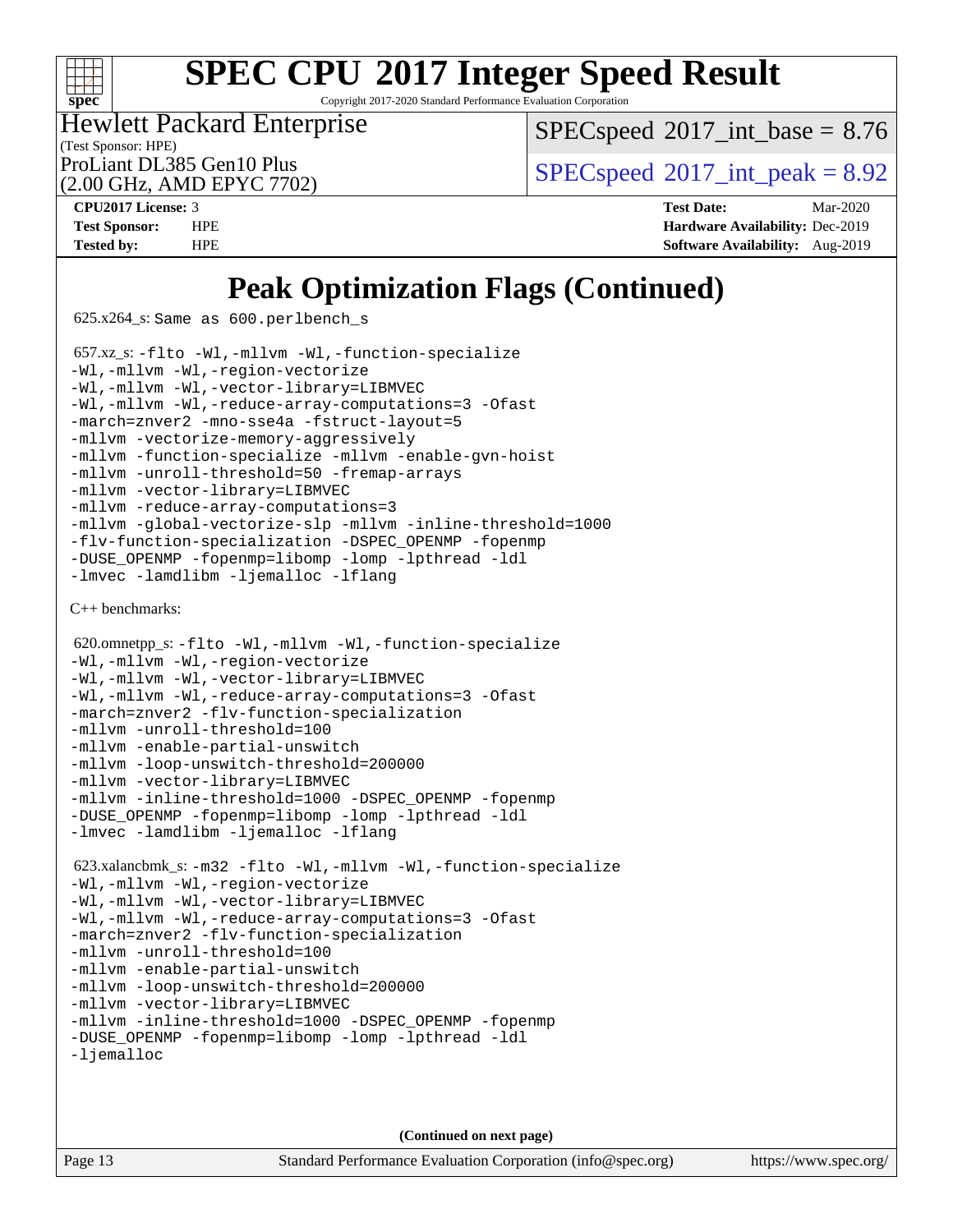

Copyright 2017-2020 Standard Performance Evaluation Corporation

## (Test Sponsor: HPE) Hewlett Packard Enterprise

 $SPECspeed^{\circ}2017\_int\_base = 8.76$  $SPECspeed^{\circ}2017\_int\_base = 8.76$ 

ProLiant DL385 Gen10 Plus  $SPEC speed@2017$ \_int\_peak = 8.92

# (2.00 GHz, AMD EPYC 7702)

**[CPU2017 License:](http://www.spec.org/auto/cpu2017/Docs/result-fields.html#CPU2017License)** 3 **[Test Date:](http://www.spec.org/auto/cpu2017/Docs/result-fields.html#TestDate)** Mar-2020 **[Test Sponsor:](http://www.spec.org/auto/cpu2017/Docs/result-fields.html#TestSponsor)** HPE **[Hardware Availability:](http://www.spec.org/auto/cpu2017/Docs/result-fields.html#HardwareAvailability)** Dec-2019 **[Tested by:](http://www.spec.org/auto/cpu2017/Docs/result-fields.html#Testedby)** HPE **[Software Availability:](http://www.spec.org/auto/cpu2017/Docs/result-fields.html#SoftwareAvailability)** Aug-2019

## **[Peak Optimization Flags \(Continued\)](http://www.spec.org/auto/cpu2017/Docs/result-fields.html#PeakOptimizationFlags)**

631.deepsjeng\_s: Same as 620.omnetpp\_s

641.leela\_s: Same as 620.omnetpp\_s

#### [Fortran benchmarks](http://www.spec.org/auto/cpu2017/Docs/result-fields.html#Fortranbenchmarks):

[-flto](http://www.spec.org/cpu2017/results/res2020q2/cpu2017-20200413-21969.flags.html#user_FCpeak_aocc-flto) [-Wl,-mllvm -Wl,-function-specialize](http://www.spec.org/cpu2017/results/res2020q2/cpu2017-20200413-21969.flags.html#user_FCpeak_F-function-specialize_7e7e661e57922243ee67c9a1251cb8910e607325179a0ce7f2884e09a6f5d4a5ef0ae4f37e8a2a11c95fc48e931f06dc2b6016f14b511fcb441e048bef1b065a) [-Wl,-mllvm -Wl,-region-vectorize](http://www.spec.org/cpu2017/results/res2020q2/cpu2017-20200413-21969.flags.html#user_FCpeak_F-region-vectorize_fb6c6b5aa293c88efc6c7c2b52b20755e943585b1fe8658c35afef78727fff56e1a56891413c30e36b8e2a6f9a71126986319243e80eb6110b78b288f533c52b) [-Wl,-mllvm -Wl,-vector-library=LIBMVEC](http://www.spec.org/cpu2017/results/res2020q2/cpu2017-20200413-21969.flags.html#user_FCpeak_F-use-vector-library_0a14b27fae317f283640384a31f7bfcc2bd4c1d0b5cfc618a3a430800c9b20217b00f61303eff223a3251b4f06ffbc9739dc5296db9d1fbb9ad24a3939d86d66) [-Wl,-mllvm -Wl,-reduce-array-computations=3](http://www.spec.org/cpu2017/results/res2020q2/cpu2017-20200413-21969.flags.html#user_FCpeak_F-reduce-array-computations_b882aefe7a5dda4e33149f6299762b9a720dace3e498e13756f4c04e5a19edf5315c1f3993de2e61ec41e8c206231f84e05da7040e1bb5d69ba27d10a12507e4) [-ffast-math](http://www.spec.org/cpu2017/results/res2020q2/cpu2017-20200413-21969.flags.html#user_FCpeak_aocc-ffast-math) [-Wl,-mllvm -Wl,-inline-recursion=4](http://www.spec.org/cpu2017/results/res2020q2/cpu2017-20200413-21969.flags.html#user_FCpeak_F-inline-recursion) [-Wl,-mllvm -Wl,-lsr-in-nested-loop](http://www.spec.org/cpu2017/results/res2020q2/cpu2017-20200413-21969.flags.html#user_FCpeak_F-lsr-in-nested-loop_de4bc7331d07d857538198a5cc9592bc905d78a18065d49b9acfd1f777ae9eca5716aaa3e0e674a48e2e5ec9dad184ee0c682635ad7eff4181b32ab748bf2f49) [-Wl,-mllvm -Wl,-enable-iv-split](http://www.spec.org/cpu2017/results/res2020q2/cpu2017-20200413-21969.flags.html#user_FCpeak_F-enable-iv-split_efc18925ba63acc4bb74cb6e43d0987b7b3cf01924ad910e2a6edbbbd0f8b582e31f1ee7ccede3f08176ef2ad41c69507170fb32301bf478d45ceb38dfb89c5e) [-O3](http://www.spec.org/cpu2017/results/res2020q2/cpu2017-20200413-21969.flags.html#user_FCpeak_F-O3) [-march=znver2](http://www.spec.org/cpu2017/results/res2020q2/cpu2017-20200413-21969.flags.html#user_FCpeak_aocc-march_3e2e19cff2eeef60c5d90b059483627c9ea47eca6d66670dbd53f9185f6439e27eb5e104cf773e9e8ab18c8842ce63e461a3e948d0214bd567ef3ade411bf467) [-funroll-loops](http://www.spec.org/cpu2017/results/res2020q2/cpu2017-20200413-21969.flags.html#user_FCpeak_aocc-unroll-loops) [-Mrecursive](http://www.spec.org/cpu2017/results/res2020q2/cpu2017-20200413-21969.flags.html#user_FCpeak_F-mrecursive_20a145d63f12d5750a899e17d4450b5b8b40330a9bb4af13688ca650e6fb30857bbbe44fb35cdbb895df6e5b2769de0a0d7659f51ff17acfbef6febafec4023f) [-mllvm -vector-library=LIBMVEC](http://www.spec.org/cpu2017/results/res2020q2/cpu2017-20200413-21969.flags.html#user_FCpeak_F-use-vector-library_e584e20b4f7ec96aa109254b65d8e01d864f3d68580371b9d93ed7c338191d4cfce20c3c864632264effc6bbe4c7c38153d02096a342ee92501c4a53204a7871) [-mllvm -disable-indvar-simplify](http://www.spec.org/cpu2017/results/res2020q2/cpu2017-20200413-21969.flags.html#user_FCpeak_F-disable-indvar-simplify_c8d861bf19eba5001219ab52ef051176e06bf3166017d5c1ce87aec66e795c6723d10bf23d5a91730d61ad4b3f566b39dd0a4d6e5b2af269ebae30428a1f3630) [-mllvm -unroll-aggressive](http://www.spec.org/cpu2017/results/res2020q2/cpu2017-20200413-21969.flags.html#user_FCpeak_F-unroll-aggressive_a366db20af3fd871754361e6b05945ac700b8c3fc538cc6688c755ae5874c6da3d6f3bb6e8d93320d5094064830fdb2c06064831f0f08d916cd8f333e5dba6d9) [-mllvm -unroll-threshold=150](http://www.spec.org/cpu2017/results/res2020q2/cpu2017-20200413-21969.flags.html#user_FCpeak_F-unroll-threshold_3352736ce55666ed13437f5f5fd6693920e68d4dfd26bba42492bb1c46b6d7692ff5ba7bd4d2ebdab48d140ca981a39154ff0664b4d322a66fc3d1aafa4d7ffe) [-DSPEC\\_OPENMP](http://www.spec.org/cpu2017/results/res2020q2/cpu2017-20200413-21969.flags.html#suite_FCpeak_DSPEC_OPENMP) [-fopenmp](http://www.spec.org/cpu2017/results/res2020q2/cpu2017-20200413-21969.flags.html#user_FCpeak_aocc-fopenmp) [-DUSE\\_OPENMP](http://www.spec.org/cpu2017/results/res2020q2/cpu2017-20200413-21969.flags.html#user_FCpeak_F-DUSE_OPENMP) [-fopenmp=libomp](http://www.spec.org/cpu2017/results/res2020q2/cpu2017-20200413-21969.flags.html#user_FCpeak_aocc-fopenmp_3eb6ab80166bcc84161ff8c20c8d5bc344f88119f45620444596454f7d72e99b7a0ceefc2d1b4d190bd07306bbfdfc20f11f5a2dc69c9b03c72239f8406741c3) [-lomp](http://www.spec.org/cpu2017/results/res2020q2/cpu2017-20200413-21969.flags.html#user_FCpeak_F-lomp) [-lpthread](http://www.spec.org/cpu2017/results/res2020q2/cpu2017-20200413-21969.flags.html#user_FCpeak_F-lpthread) [-ldl](http://www.spec.org/cpu2017/results/res2020q2/cpu2017-20200413-21969.flags.html#user_FCpeak_F-ldl) [-lmvec](http://www.spec.org/cpu2017/results/res2020q2/cpu2017-20200413-21969.flags.html#user_FCpeak_F-lmvec) [-lamdlibm](http://www.spec.org/cpu2017/results/res2020q2/cpu2017-20200413-21969.flags.html#user_FCpeak_F-lamdlibm) [-ljemalloc](http://www.spec.org/cpu2017/results/res2020q2/cpu2017-20200413-21969.flags.html#user_FCpeak_jemalloc-lib) [-lflang](http://www.spec.org/cpu2017/results/res2020q2/cpu2017-20200413-21969.flags.html#user_FCpeak_F-lflang)

## **[Peak Other Flags](http://www.spec.org/auto/cpu2017/Docs/result-fields.html#PeakOtherFlags)**

[C benchmarks](http://www.spec.org/auto/cpu2017/Docs/result-fields.html#Cbenchmarks):

[-Wno-return-type](http://www.spec.org/cpu2017/results/res2020q2/cpu2017-20200413-21969.flags.html#user_CCpeak_F-Waocc-no-return-type)

[C++ benchmarks \(except as noted below\):](http://www.spec.org/auto/cpu2017/Docs/result-fields.html#CXXbenchmarksexceptasnotedbelow) [-Wno-return-type](http://www.spec.org/cpu2017/results/res2020q2/cpu2017-20200413-21969.flags.html#user_CXXpeak_F-Waocc-no-return-type)

 623.xalancbmk\_s: [-Wno-return-type](http://www.spec.org/cpu2017/results/res2020q2/cpu2017-20200413-21969.flags.html#user_peakEXTRA_OPTIMIZE623_xalancbmk_s_F-Waocc-no-return-type) [-L/sppo/dev/cpu2017/v110/amd\\_speed\\_aocc200\\_rome\\_C\\_lib/32](http://www.spec.org/cpu2017/results/res2020q2/cpu2017-20200413-21969.flags.html#user_peakEXTRA_LIBS623_xalancbmk_s_Link_path_63ee90d89b3ac3fd9690bbddc2d02e7d850e915eeb963d28f446ad72eda1c299788b6eb12985a714479b71fcfca1b6bf541ff65c39f6615139e350b1e59e0bed)

[Fortran benchmarks](http://www.spec.org/auto/cpu2017/Docs/result-fields.html#Fortranbenchmarks):

[-Wno-return-type](http://www.spec.org/cpu2017/results/res2020q2/cpu2017-20200413-21969.flags.html#user_FCpeak_F-Waocc-no-return-type)

[The flags files that were used to format this result can be browsed at](tmsearch)

<http://www.spec.org/cpu2017/flags/HPE-Platform-Flags-AMD-V1.2-EPYC-revH.html> <http://www.spec.org/cpu2017/flags/aocc200-flags-C1-HPE.html>

[You can also download the XML flags sources by saving the following links:](tmsearch) <http://www.spec.org/cpu2017/flags/HPE-Platform-Flags-AMD-V1.2-EPYC-revH.xml> <http://www.spec.org/cpu2017/flags/aocc200-flags-C1-HPE.xml>